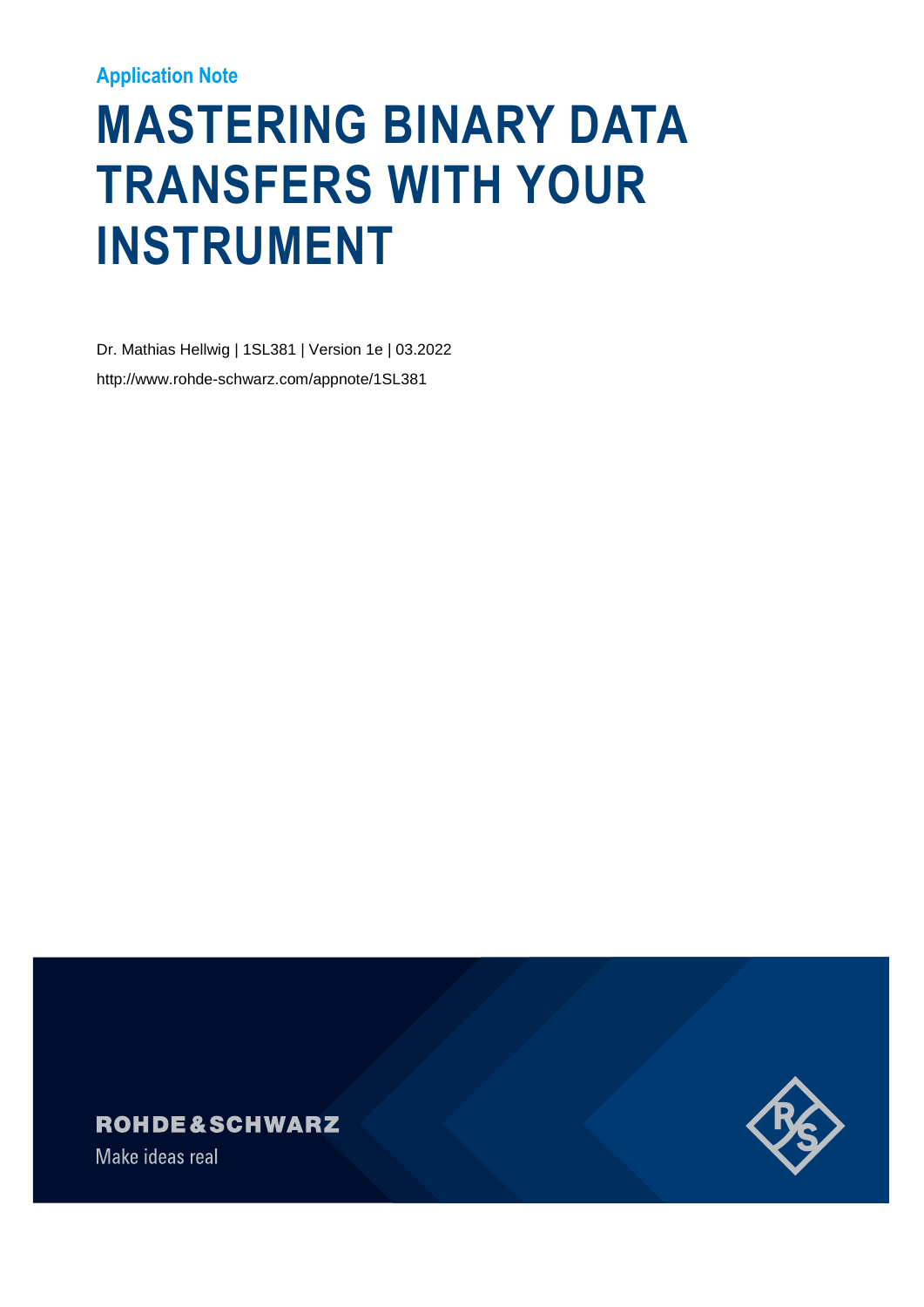## **Contents**

| $\mathbf 1$             |  |
|-------------------------|--|
| $\overline{2}$          |  |
| $\overline{3}$          |  |
| $\overline{\mathbf{4}}$ |  |
| 4.1                     |  |
| 4.2                     |  |
| 4.3                     |  |
| 4.4                     |  |
| 4.5                     |  |
| 5                       |  |
| $6\phantom{a}$          |  |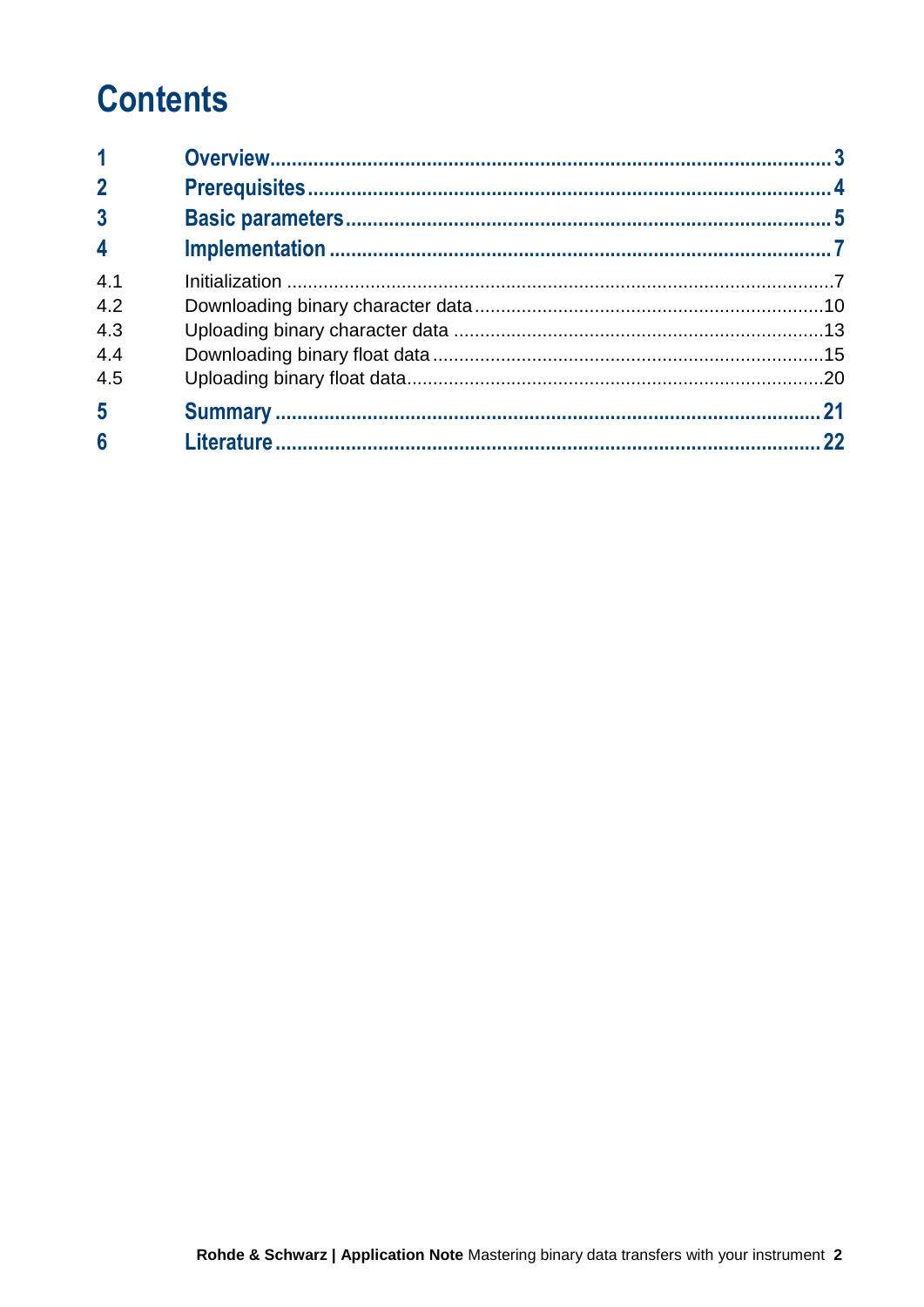### <span id="page-2-0"></span>**1 Overview**

Automating measurement setups is advantageous for multiple reasons. It saves time in case of repeated measurements and in hazardous environments, instruments can be operated from a distance. The measurements are repeatable because they are always performed with a defined procedure, leading to higher test confidence.

Automated systems are scalable. If structured correctly, the user can perform the same measurement on multiple devices under test (DUT) simultaneously. Recording and documenting the test results and test setups allow accurate comparison of different test scenarios.

The equipment used to perform these automated tasks is known as automated test equipment (ATE). It consists of:

- ► Controller (usually a PC or industrial computer)
- One or more test instruments capable of remote-control operation
- Communications interface between the controller, test instrument(s) and if necessary the DUT (usually Ethernet, USB or GPIB)
- ► Remote control software running on the control computer
- ► Device under test (DUT)

In remote control applications, users often perceive synchronization and binary transfers as challenging. Therefore, the focus in this application note is on binary transfer of data to and from the instrument. The basic parameters are discussed in chapter [3.](#page-4-0) Chapter [4](#page-6-0) then guides you through the detailed setup. The code is also available for download.

For every example, two contrasting implementations are provided: a high-level approach in Python and a lowlevel approach in C++ 11. Both demonstrate the necessary configuration and transfer as well as the mapping to an appropriate data structure in particular a vector. For other programming languages like MATLAB and C#, a suitable solution can be derived from one or the other implementation example.

Four examples are presented in chapter [4.](#page-6-0) These examples differ in terms of the direction (upload or download) as well as the memory allocation. The first two examples (chapters [4.2](#page-9-0) and [4.3\)](#page-12-0) demonstrate a segmented operation (i.e. data is not fully available) with sequential processing. The given examples just write or read data from the disk. Other possible operations might involve a linear operation with the scale and offset parameters in case the format is integer only (8 bits or 16 bits), or power and mean calculations.

The final two examples (chapters [4.4](#page-14-0) and [4.5\)](#page-19-0) illustrate a complete data transfer for postprocessing. This might be required for a more complex analysis, for example a FFT. The right choice depends on the application and the available host memory. For example, an acquisition performed by an oscilloscope may require transfer of over 10 GB of data.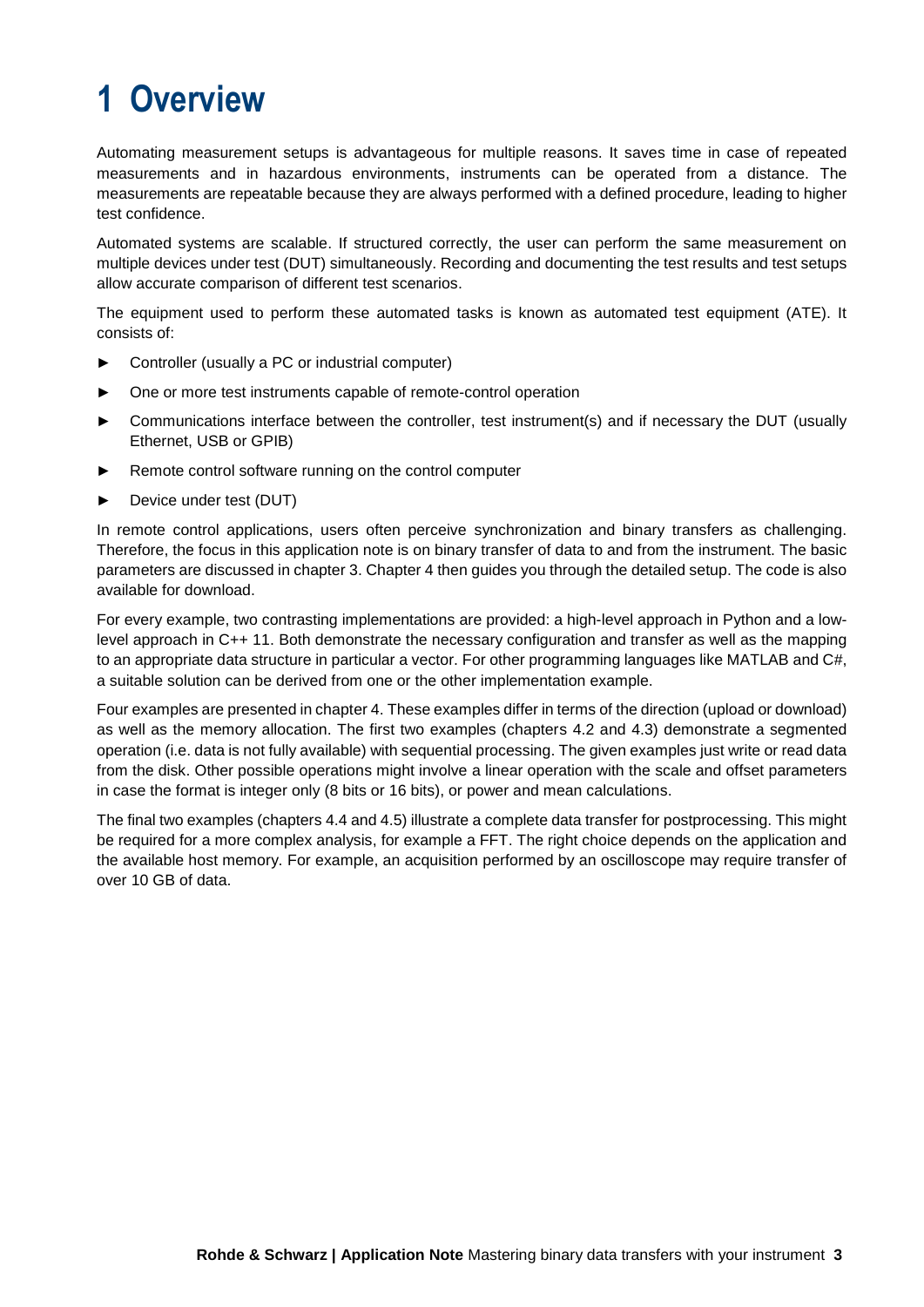### <span id="page-3-0"></span>**2 Prerequisites**

In order to run these examples, the latest version of [R&S](https://www.rohde-schwarz.com/de/applikationen/r-s-visa-application-note_56280-148812.html)<sup>®</sup>Visa should be downloaded and installed. Python version 3.6 or higher is required along with Visual Studio 2017. This corresponds to the used test setup.

The examples have been tested in C++ 11 as a 64-bit application (x64) and also as a 32-bit application (x86). The Python examples were only tested in a 64-bit environment.

Remote control is implemented using an ASCII-string based operation via the SCPI interface VXI-11, or HiSLIP (1). Using a raw socket connection is not considered in this article because this approach is not advised if another session like HiSLIP or VXI-11 is available. This is due to the fact that it is not available for USB and GPIB and may lead to a lockup since the device clear command is not available under all circumstances. Furthermore, it does not offer any performance advantage. IVI-COM or .NET are also not considered here.

For the C/C++ examples, viRead() and viWrite() were used instead of the viScanf() or viPrintf() functions. There are several reasons for this decision. Flexible buffer management is difficult using viScanf() or viPrintf() and portability between different R&S®Visa implementations is not ensured.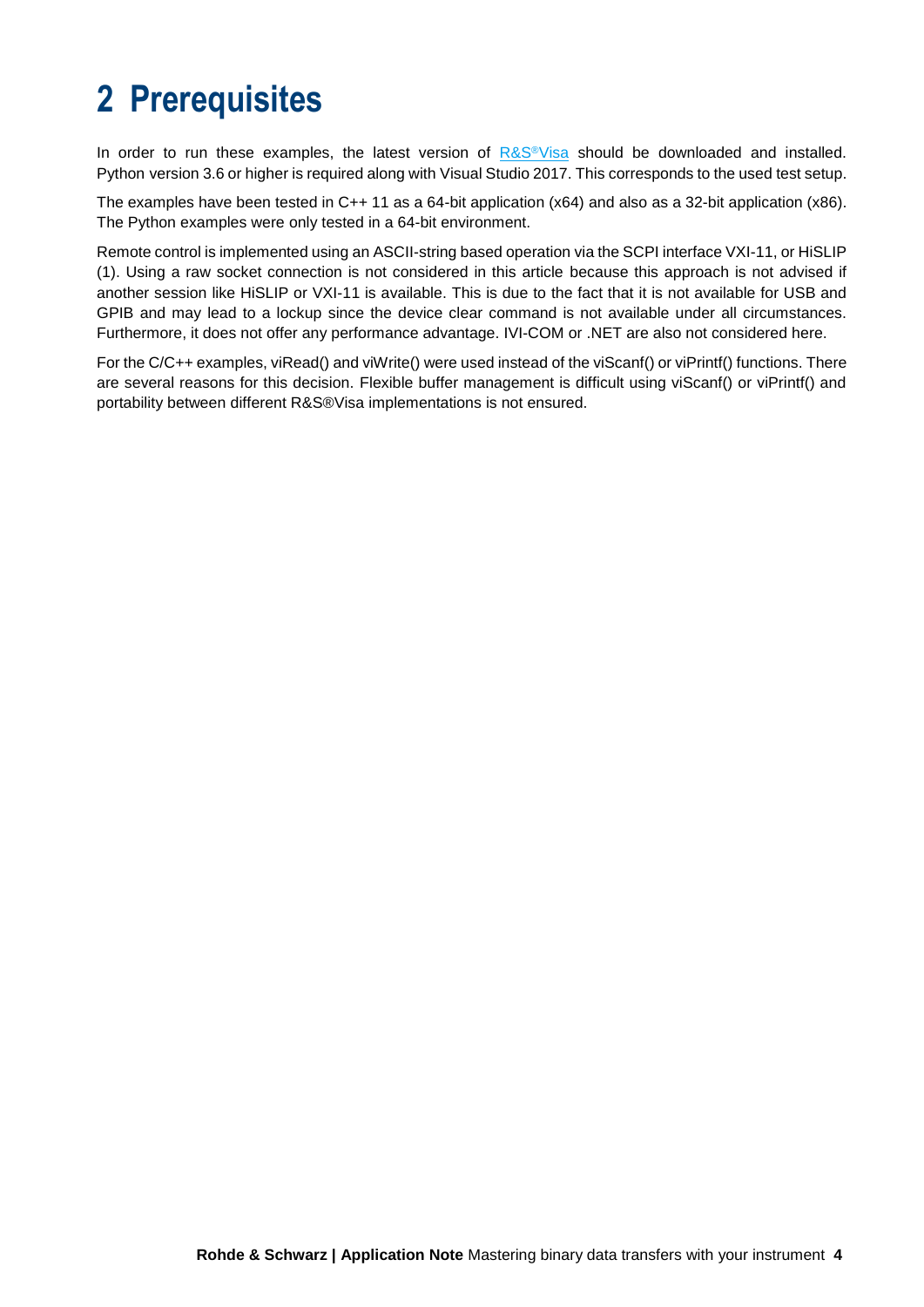### <span id="page-4-1"></span><span id="page-4-0"></span>**3 Basic parameters**

Typically, there are two cases when a binary transfer is required. The first case involves file transfers to or from the instrument. This can include setup files, screenshots, waveform and trace files, generator files and so on. The second case concerns direct transfer of waveform data and traces without an intermediate step through a file system.

One question that might come up is why someone should use the SCPI protocol for the transfer? There are some scenarios where a file transfer via SCPI could make sense. Typically, remote file access is supported very well by state-of-the-art operating systems via the [server message block protocol](https://en.wikipedia.org/wiki/Server_Message_Block) (SMB). Sometimes, however, no file export service is available on the instrument. This is either because the instrument is a value instrument with a low-performance CPU or a less advanced operating system, or because Ethernet access is not allowed for security reasons. In addition, the host OS does not support file access via USB (USB-TMC) or GPIB.

For direct transfers, there is no alternative for remote access and the lower latency compared to the file transfer might be a good reason for doing this. Moreover, the download or upload can be implemented in a segmented manner so it does not have to be handled in one chunk, especially for large sets of data. Instead, interleaved processing can be used. This is advantageous for older systems with a 32-bit architecture.

In order to make such a transfer work, a few details must be considered and configured appropriately.

| <b>Communications parameter</b>       |                  | SCPI example                                                                                    |  |
|---------------------------------------|------------------|-------------------------------------------------------------------------------------------------|--|
| Format                                | uint, int, float | FORMat: DATA REAL, 32                                                                           |  |
| Size [bit]                            | 8,16,32,64       | FORMat: DATA REAL, 32                                                                           |  |
| <b>Endianness</b>                     | LSBF / MSBF      | FORMat: BORDer MSBF                                                                             |  |
| EOI char required for binary transfer | $0 \times 0 A$   | VI ATTR TERMCHAR EN (visa attribute)                                                            |  |
| Number of transmitted bytes           |                  | <length information=""> See IEC60488-2 indefinite length arbitrary block response data</length> |  |

The first four items must match on both sides of the communication channel (host/instrument) in order to successfully establish communication. Depending on the instrument, the current setting of the parameter can be queried or looked up in the manual.

The format specifies the format of the individual data point for the transfer. The float format (32 bit) and double (64 bit) follow the IEEE 754 standard (2). The integer (int) and unsigned integer (uint) formats typically correspond to ADC raw data and must be scaled and shifted to obtain correct values. Using these integer formats for 8 bits and 16 bits has the advantage that the data volume per transfer is further reduced compared to the IEEE 754 format.

The endianness is an important parameter to ensure the correct byte order in transfers between the host and instrument. It applies to all transfers except those with a size of 8 bits. It is not specified in IEEE 488.2 (3) and must be determined by the application. Though the majority of hosts (especially those with an x86 architecture) implement LSBF or little endian, value instruments or older, PPC based, instruments may support MSBF by default. It is recommended in general to perform the conversion on the host since the host typically has a more powerful CPU than the instrument.

From a standard point of view, all transfers should be terminated with a termination character. There are a few instruments that do not require this at the end of binary transfers. The manual should provide this information. In the given examples, it is assumed that all transfers are terminated with this character.

All binary transfers have a header defined in IEEE 488.2 as **definite length arbitrary block response data** for transfers smaller than 1 GB and **indefinite length arbitrary block response data** for larger transfers.

Instruments from Rohde & Schwarz comply with the standard for transfers smaller than 1 GB (definite length). However, for larger transfers they deviate from the indefinite length arbitrary block response data and indicate the length in parentheses.

| Type <sup>1</sup> | <b>Size</b> |     |                                                                | <b>Field</b> |     |        |  |
|-------------------|-------------|-----|----------------------------------------------------------------|--------------|-----|--------|--|
|                   |             |     | <b>Ond</b>                                                     | ord          | ⊿th | cth    |  |
| <b>Definite</b>   | $1$ GB      | '#' | Nonzero digit <field> <length information=""></length></field> |              |     | :data> |  |

**Rohde & Schwarz | Application Note** Mastering binary data transfers with your instrument **5**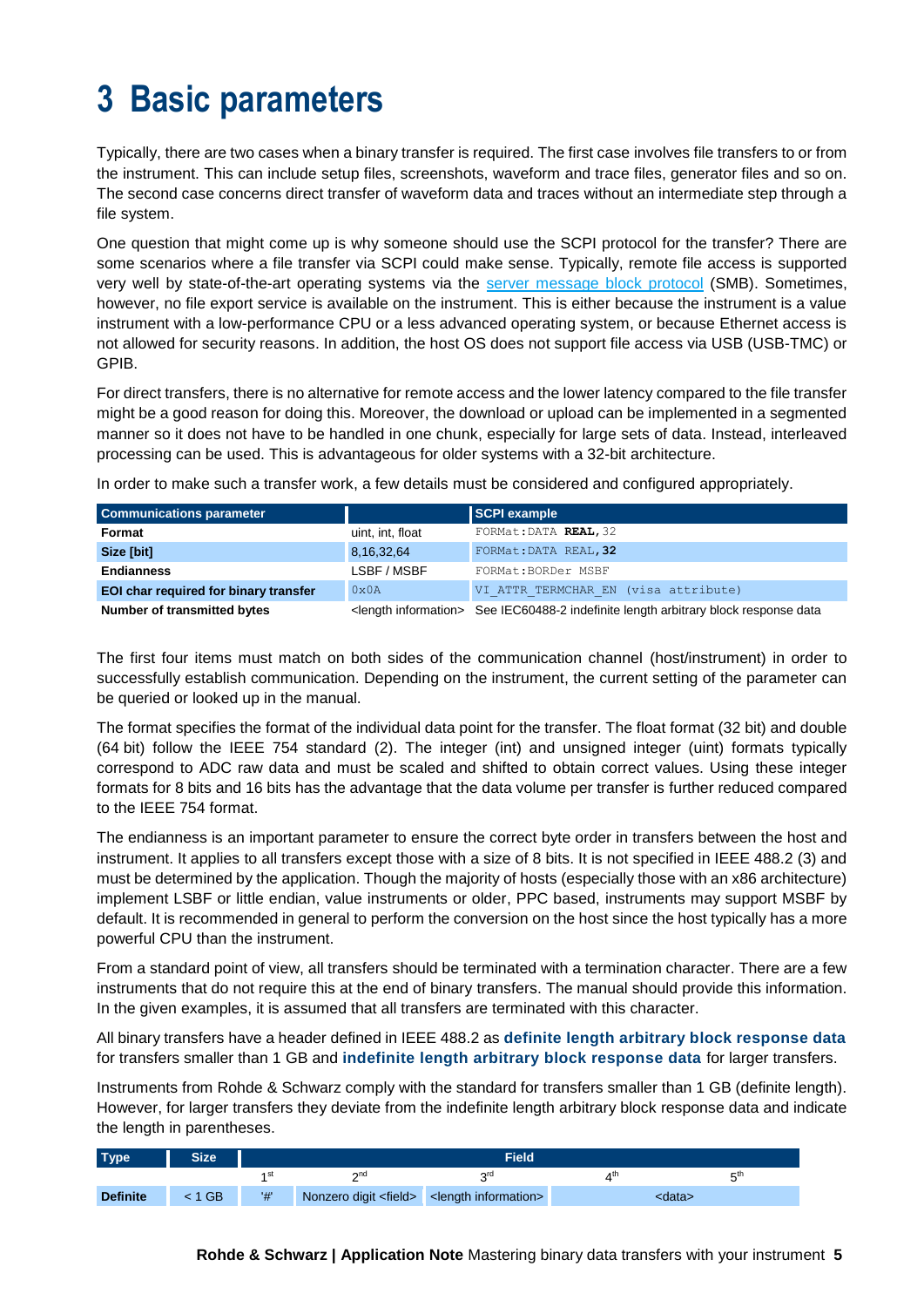| <b>Type</b>    | Size <sup>1</sup> | <b>Field</b> |                |                                  |                 |                 |
|----------------|-------------------|--------------|----------------|----------------------------------|-----------------|-----------------|
|                |                   | 1 st         | 2nd            | 2rd                              | 4 <sup>th</sup> | 5 <sup>th</sup> |
| Indefinite     | $\geq 1$ GB       | '#'          | Zero digit '0' |                                  | <data></data>   |                 |
| <b>R&amp;S</b> | $\geq 1$ GB       | '#'          | 616            | <length information=""></length> | 636             | <data></data>   |

For example, comparing the header for definite length arbitrary block response data with 250 kB with the indefinite length arbitrary block response data with 2.5 GB for the IEEE and R&S formats, we see the following:

- ► Definite 250 kB -- #6250000<data>
- ► Indefinite 2.5 GB -- #0<data>
- ► R&S 2.5 GB -- # (2500000000) <data>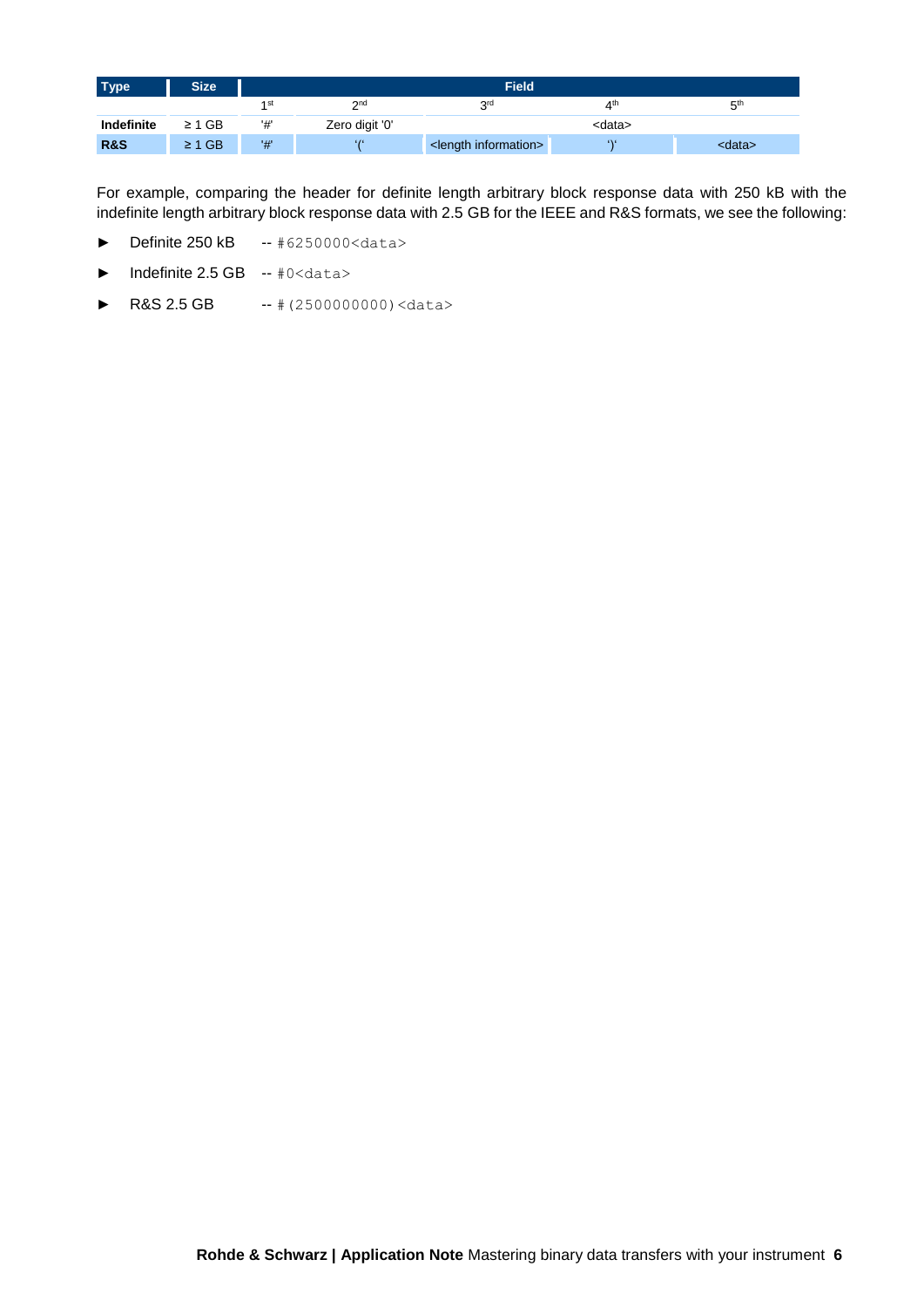### <span id="page-6-0"></span>**4 Implementation**

### <span id="page-6-1"></span>**4.1 Initialization**

During initialization, the resource manager is created and the instrument is connected (lines 21-22). A function viCheckStatus() checks the status and STB and displays the error code and code line in a text message. This C++ 11 function is part of the download package for this application note.

It is important for the buffer size to align with the size of the data. If a transfer is expected to handle 4-byte data such as float, the buffer size must be divisible by 4 (line 3).

In a second step, the Visa manufacturer, Visa version ID and termination character are queried from the Visa library (lines 24-27) and asserted to check which Visa library is used.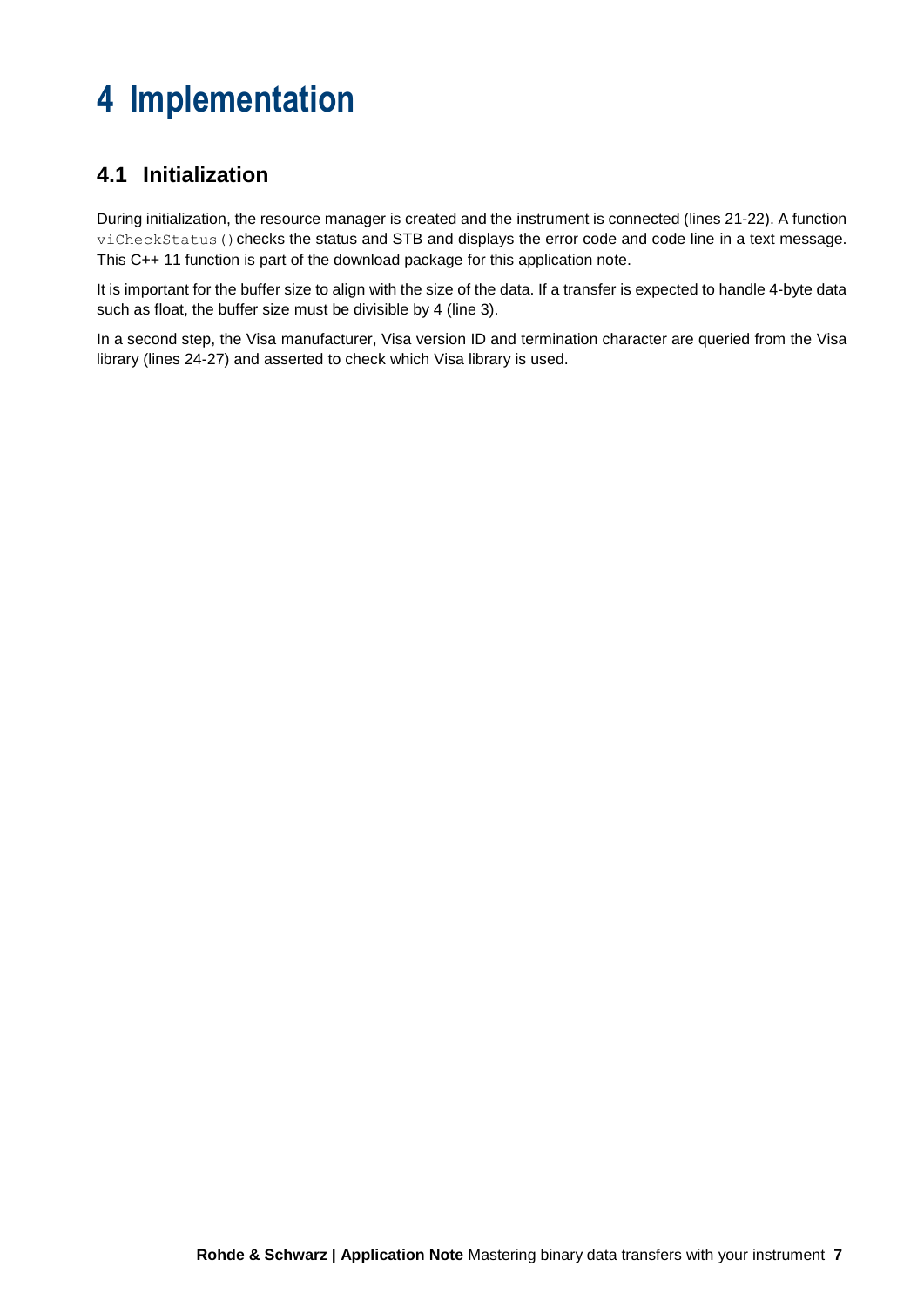```
1 ViRsrc visaResource = const_cast<ViRsrc>("TCPIP::R-RTA4004-02221::INSTR");
 2
 3 int32 t bufferLength = 4096;
 4 int32 t nLengthField, nAccLength, nActRead, endianess, line;
 5 int64 t nDataLength;
 6 bool bigEndian; // MSBF is true
 7 char sCommand[1024];
 8 char *data, *bufferPtr;
9 char *buffer = new char[bufferLength];
10
11 // Erase the buffer
12 // std::fill(sCommand, sCommand + sizeof(sCommand), '\0');
13 std::fill(buffer, buffer + bufferLength, '\0');
14
15 ViSession defaultRM, instrument;
16 ViUInt8 viTermChar;
17 ViUInt32 retCount, viTimeout;
18 ViStatus viStatus;
19 ViVersion viVersion;
20
21 // Initialize VISA
22 viStatus = viOpenDefaultRM(&defaultRM);
23 viStatus = viOpen(defaultRM, visaResource, VI_NULL, VI_NULL, &instrument);
24 viCheckStatus(instrument, viStatus, LINE );
25
26 viStatus = viGetAttribute(instrument, VI ATTR TERMCHAR, &viTermChar);
27 viStatus = viGetAttribute(instrument, VI ATTR RSRC MANF NAME, buffer);
28 viStatus = viGetAttribute(instrument, VI ATTR RSRC IMPL VERSION, &viVersion);
29 printf("visa lib manufacturer\t:: %s\nVisa version\t\t:: %06x\n", buffer, viVersion);
```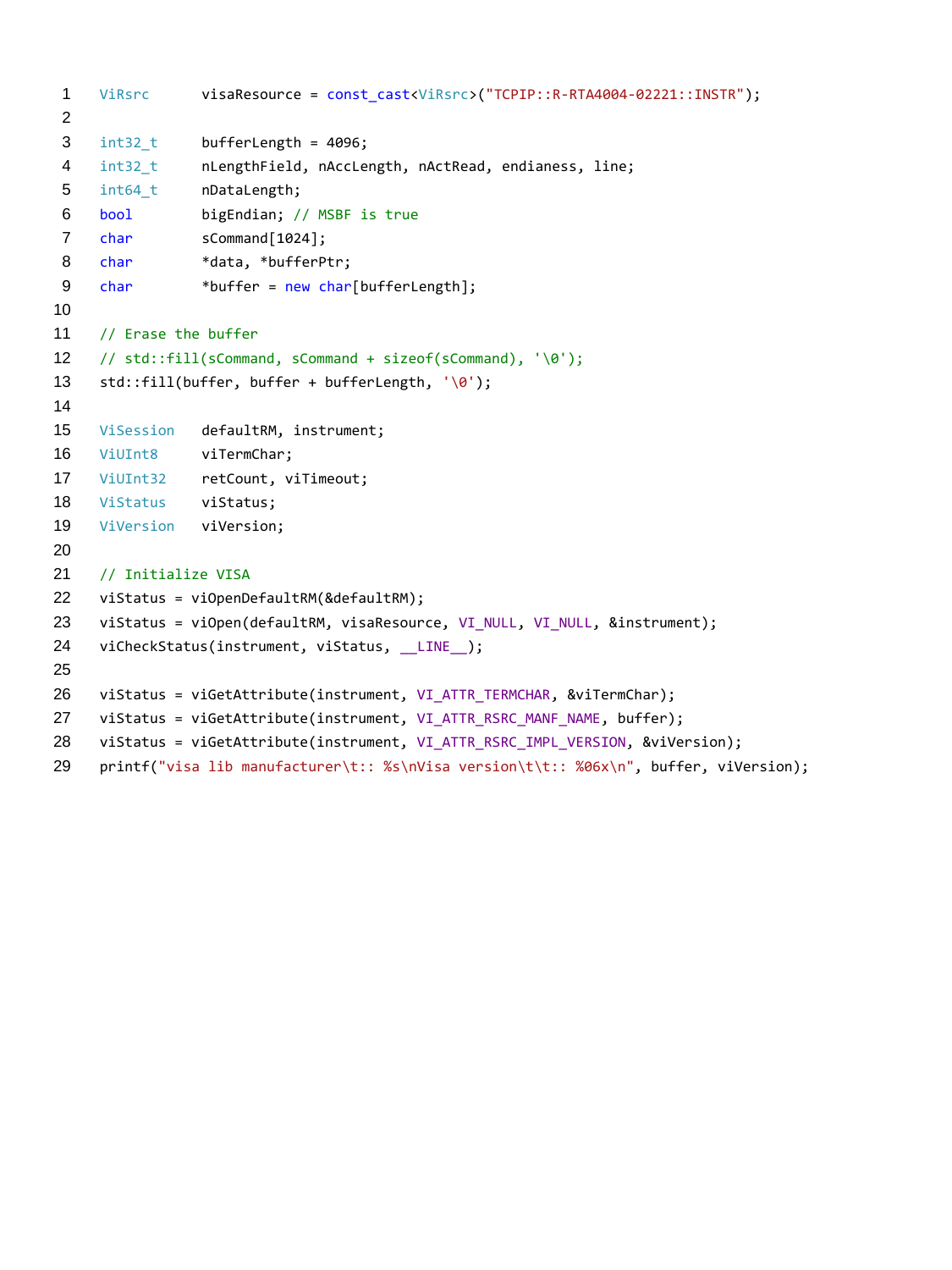For the high-level Python implementation, the initialization looks similar. The resource manager is created and the instrument is connected (lines 14-15).

In a second step, the Visa manufacturer and Visa version ID are queried from the Visa library (lines 17-20) and asserted. There is no need to retrieve the termination character since this is handled by the high-level implementation.

Only line 12 is different. Since the pyvisa package handles all transfers up to a size of 1 GB, it fails for transfers over 1 GB due to a change in the header for the indefinite length arbitrary block data (see chapter [3\)](#page-4-1). For this reason, the function parse ieee block header() was copied from the library and patched. In order to still use the library with the patched function parse rs block header(), line 12 patches the package to use the modified function.

```
1 import numpy as np
2 import pyvisa.util
3 from pyvisa.constants import *
4 import util_rs
5
6
7 def test_bed(name):
8
9 visaResource = 'TCPIP::R-RTA4004-02221::INSTR'
10
11 # Monkey patch to cover the binary transfer (> 1 GB) for the R&S header
12 pyvisa.util.parse ieee block header = util rs.parse rs block header
13
14 rm = pyvisa.ResourceManager()
15 instrument = rm.open resource(resource name=visaResource)
16
17 visaManufacturer = instrument.get visa attribute(VI ATTR RSRC MANF NAME)
18 visaVersion = instrument.get visa attribute(VI ATTR RSRC IMPL VERSION)
19 print("visa lib manufacturer\t:: %s\nVisa version\t\t:: %06x\n"
20 % (visaManufacturer,visaVersion))
```
The patch of the original function parse\_ieee\_block\_header() uses the initial segment in block[] and checks for an opening parenthesis (line 1) after the pound sign '#('. If this sequence is found, the two return values (offset and data length) are calculated. The data offset starts right after the closing parenthesis (line 4) and the data length is the value between the parentheses (line 4). Placing this code at the end of the function creates the working patch.

```
1 # R&S header for large transfer size (>1 GB)
```

```
2 # "#(data_length)<data>"
```

```
3 if chr(block[begin+1]) == "(":
```

```
4 offset = block.find(b")") + 1
```

```
5 data length = int(block[begin + 2: offset-1])
```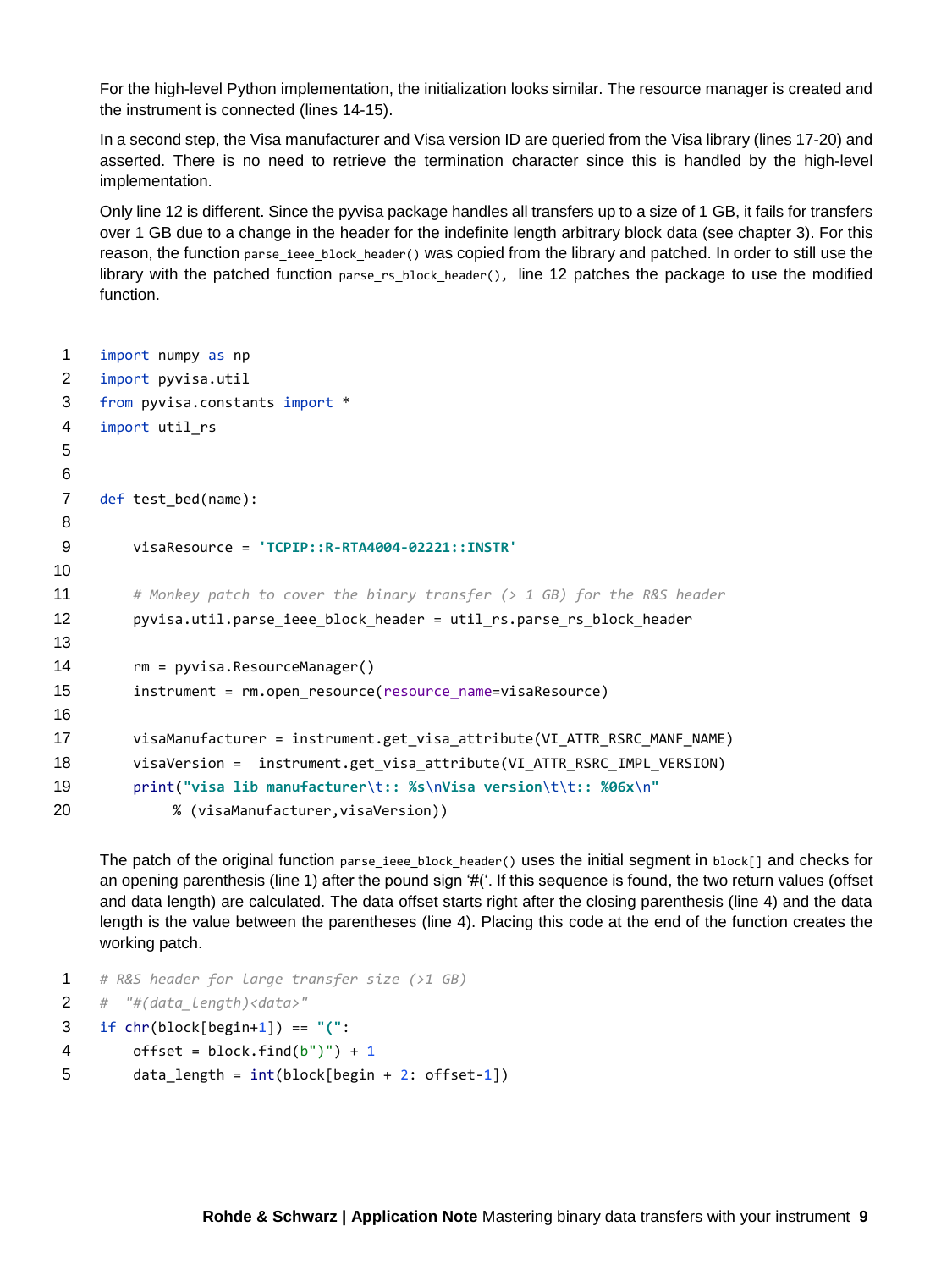#### <span id="page-9-1"></span>**4.2 Downloading binary character data**

<span id="page-9-0"></span>The first binary download is a screenshot stored as a file "screenshot.png". The code reads the header for the *definite length arbitrary block response data*. This ensures that the subsequent download of the data is correctly aligned no matter what format is used. In the initial lines (1-5), the format of the image data is set and the SCPI command string is created. Before the command is sent to the instrument, the timeout value is temporarily adjusted by a factor of 5 (lines 6-7) since image processing on the instrument takes longer than the VISA layer timeout. Then, the command is sent to the instrument and the first two bytes are read and examined (lines 4-7).

Based on the second byte, it is determined whether a *definite length arbitrary block* (lines 37-51)*, indefinite length arbitrary block* (lines 52-56) or an R&S format (lines 26-36) is involved and the associated length information for the data block is read.

```
1 sprintf s(sCommand, "HCOPy:LANGuage PNG");
2 viStatus = viWrite(instrument, (ViBuf)sCommand, (ViUInt32)strlen(sCommand), &retCount); 
 3 viCheckStatus(instrument, viStatus, LINE_);
 4
5 sprintf_s(sCommand, "HCOPy:DATA?");
 6 viStatus = viGetAttribute(instrument, VI_ATTR_TMO_VALUE, &viTimeout);
7 viStatus = viSetAttribute(instrument, VI_ATTR_TMO_VALUE, 5 * viTimeout);
8 viStatus = viWrite(instrument, (ViBuf)sCommand, (ViUInt32)strlen(sCommand), &retCount); 
9 viCheckStatus(instrument, viStatus, LINE_);
10 viStatus = viRead(instrument, (ViBuf)buffer, 2, &retCount); 
11 viCheckStatus(instrument, viStatus, _LINE_);
12 viStatus = viSetAttribute(instrument, VI_ATTR_TMO_VALUE, viTimeout);
13 viCheckStatus(instrument, viStatus, __LINE__);
14 *(buffer + 2) = \sqrt{0}; // Add termination char for str processing
15 bufferPtr = buffer;
16
17 if (*buffer != '#')
18 {
19 printf("error %s\n", buffer); exit(1);
20 \rightarrow21
22 bufferPtr++; // Examine next character
23
24 switch (*bufferPtr)
25 {
26 // R&S specific format "#(<value>)" for more than 1 GB data
27 case '(':
28 {
29 std::stringstream sstream;
30 do {
31 viRead(instrument, (ViBuf)buffer, 1, &retCount);
32 sstream << buffer[0];
```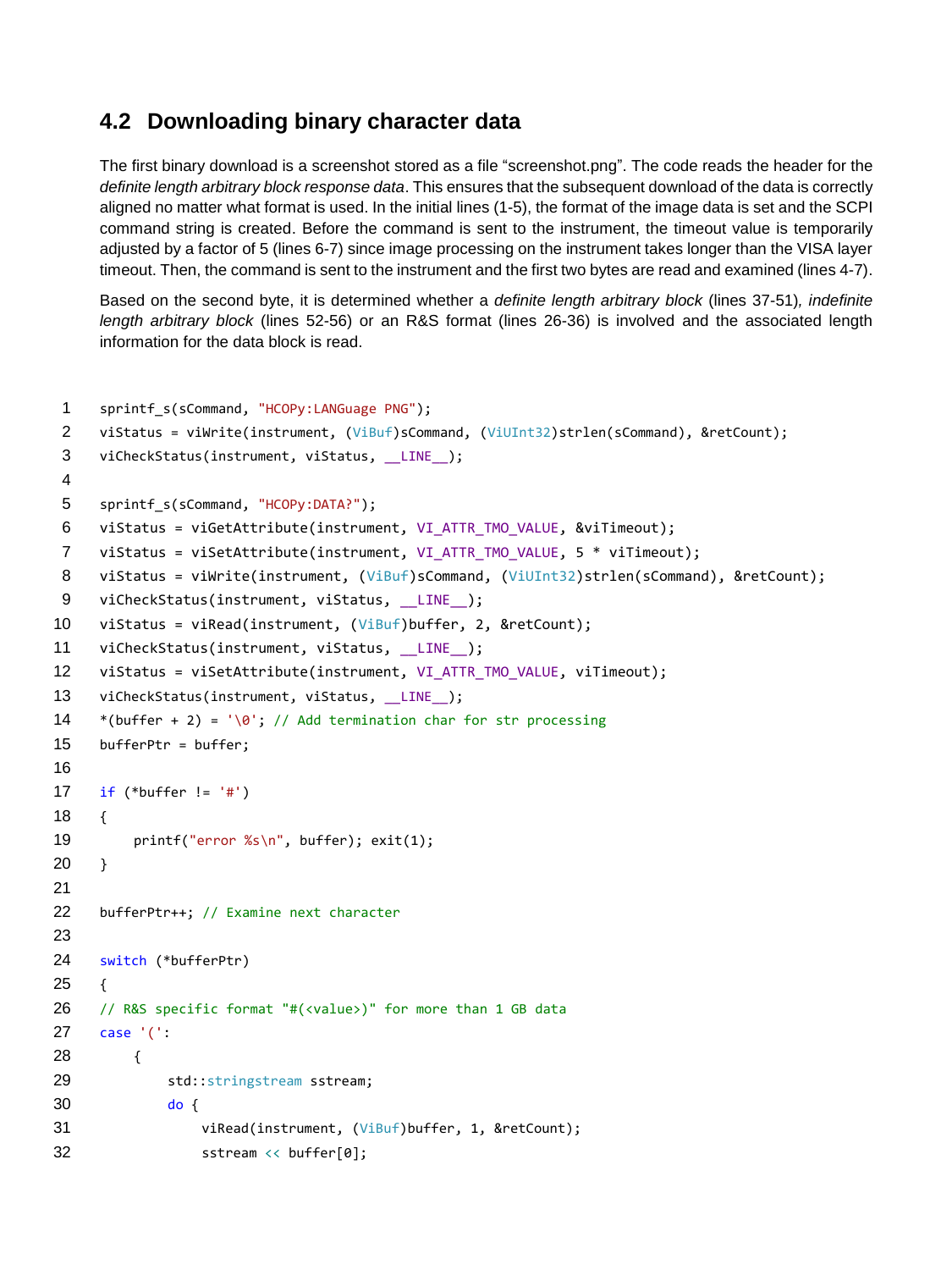```
33 } while (buffer[0] != ')');
34 sstream >> nDataLength;
35 }
36 break;
37 // IEEE 488.2 defined format for less than 1 GB data <definite length arbitrary block data> 
38 case '1':
39 case '2':
40 case '3':
41 case '4':
42 case '5':
43 case '6':
44 case '7':
45 case '8':
46 case '9':
47 nLengthField = std::stoi(buffer + 1);
48 viStatus = viRead(instrument, (ViBuf)buffer, nLengthField, &retCount);
49 *(buffer + nLengthField) = \sqrt{0}; // add termination char str processing
50 nDataLength = std::stoi(buffer);
51 break;
52 // IEEE 488.2 defined format for more than 1 GB data <indefinite length arbitrary block data>
53 case '0':
54 nLengthField = 0;
55 nDataLength = 0;
56 break;
57 default:
58 printf("error %s\n", buffer);
59 break;
60 }
```
In a next step, the data is downloaded in a segmented manner. This means that the allocated buffer can be smaller than the size of the data for downloading.

The while loop condition (line 5) is based on the viRead() return code that indicates there is more data to be read. Instead of the regular VI\_SUCCESS return code, the loop condition is based on the VI\_SUCCESS\_MAX\_CNT return code. Any failure will abort the loop. Inside the loop, the buffer is immediately processed after the read operation and written to a file. After the loop has finished and the status is checked, the file is closed (lines 14-15).

This example illustrates the use of a data buffer with an independent length. It does not require buffer allocation in advance. A later example with a binary float download will show an alternative for large data without this preallocation.

```
1 // Example of segmented download, no intermediate storage and small memory footprint
2 auto myfile = std::fstream("screenshot.png", std::ios::out | std::ios::binary);
3 nAccLength = 0; // Accumulated length
4 retCount = bufferLength;
5 while (viStatus == VI_SUCCESS_MAX_CNT) // END indicator was not received
6 {
```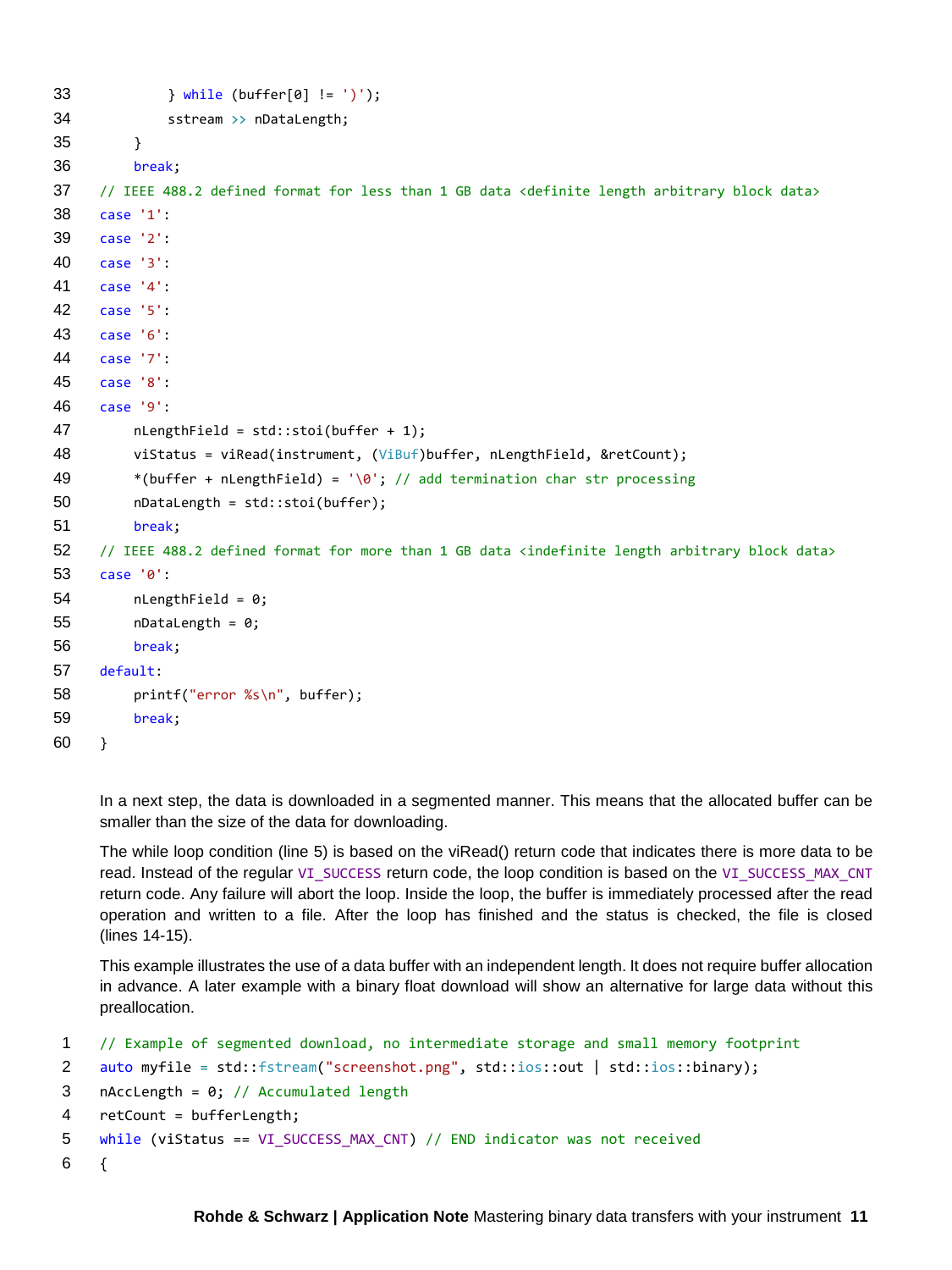```
7 viStatus = viRead(instrument, (ViBuf)buffer, bufferLength, &retCount); line = LINE ;
8 nAccLength += retCount;
9 // Ignore the pending END indicator of visa transmission 
10 if (viStatus == VI SUCCESS && *(buffer + retCount - 1) == viTermChar)
11 retCount--;
12 myfile.write(buffer, retCount);
13 }
14 viCheckStatus(instrument, viStatus, line);
15 myfile.close();
```
The result file from the binary download can be displayed with an image application.

For the high-level Python implementation, this operation is straightforward. Similar to the C++ example, the timeout value is temporarily adjusted by a factor of 5 (lines 2-3) since image processing on the instrument takes longer than the VISA layer timeout. Then, the command is sent to the instrument and the data is received (line 4). Then, the timeout is set back to the previous value (line 5).

The query delivers a binary list which is converted into an array that can be used to display the screenshot directly (lines 7-8).

- 1 instrument.write(**'HCOPy:LANGuage PNG'**)
- 2 timeout\_prev = instrument.get\_visa\_attribute(VI\_ATTR\_TMO\_VALUE)
- 3 instrument.set\_visa\_attribute(VI\_ATTR\_TMO\_VALUE,timeout\_prev\*5)
- 4 out = instrument.query\_binary\_values(**'HCOPy:DATA?'**, datatype=**'B'**)
- 5 instrument.set\_visa\_attribute(VI\_ATTR\_TMO\_VALUE,timeout\_prev)
- $6$  outData = bytearray(out)
- 7 image = Image.open(io.BytesIO(outData))
- 8 image.show()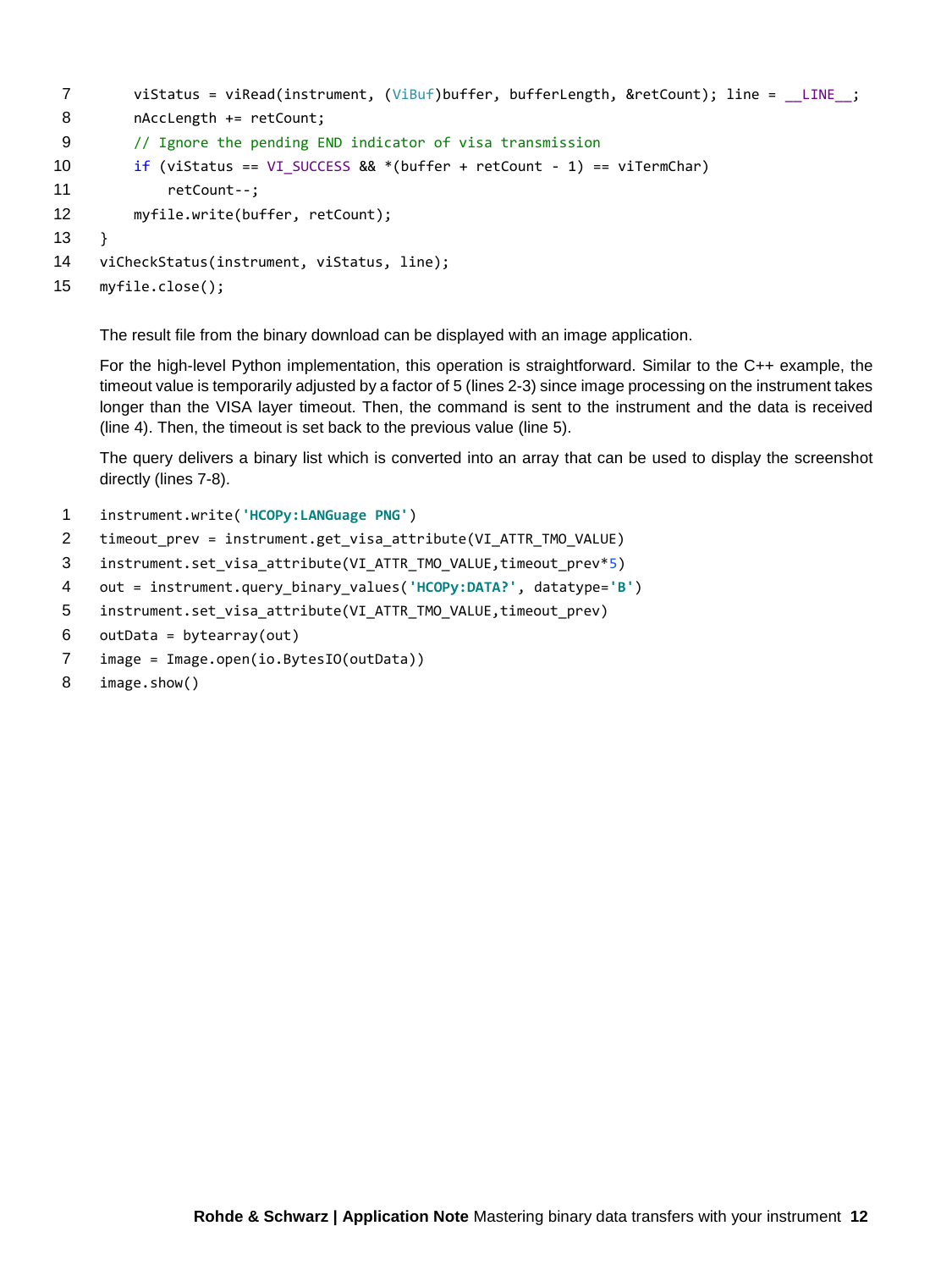#### **4.3 Uploading binary character data**

<span id="page-12-0"></span>For the upload in the low-level implementation, a setup file is read in a segmented manner and transferred back to the instrument with a different name.

The binary header for the transfer requires the number of bytes to be transferred in advance. Accordingly, the file size is determined using the fstream library call (lines 5-9). Then, the SCPI command is assembled depending on the file size (lines 14-18).

For the low-level implementation below, it is important to understand that in a segmented transfer, the termination character for the segments must be suppressed (line 20). Otherwise, the instrument would stop receiving after the transfer of the first segment. In a second step, the SCPI command is written to the instrument together with the IEEE 488.2 header (line 21).

The condition for the while loop (lines 25-34) checks whether there is still data to transmit. Inside the loop, the data with the size of a segment is read (line 27) and transmitted to the instrument (line 32). Lines 30-31 make sure that for the final remaining data, the termination character is turned back on again. This ensures the instrument will finish receiving the data correctly.

Lines 38-44 read the directory on the instrument and print it out as confirmation of the transfer.

```
1 // Now transfer the setup file "DWNLTEST.SET" to the instrument
2 myfile = std::fstream("DWNLTEST.SET", std::ios::in | std::ios::binary);
 3 // The file size is required to prepare the header for binary transmission
 4
5 const auto begin = myfile.tellg();
6 myfile.seekg(0, std::ios::end);
7 const auto end = myfile.tellg();
8 nDataLength = (end - begin);
9 myfile.seekg(0);
10
11 // --- Upload (char) -------------------------------------------------------------------
12 // The assumption is a IEEE488.2 compliant header
13 // Now write it back to the instrument and change the name
14 if (nDatalength <math>\langle 1e9 \rangle)15 sprintf s(sCommand, "MMEMory:DATA \"%s\", #%1d%lld", "DWNLTSNW.SET", \
16 (int)(ceil(log10((double)nDataLength))), nDataLength);
17 else // R&S instrument example
18 sprintf s(sCommand, "MMEMory:DATA \"%s\", #(%lld)", "DWNLTSNW.SET", nDataLength);
19 // Turn off the write end char for the operation 
20 viStatus = viSetAttribute(instrument, VI ATTR SEND END EN, VI FALSE);
21 viStatus = viWrite(instrument, (ViBuf)sCommand, (ViUInt32)strlen(sCommand), &retCount); 
22 viCheckStatus(instrument, viStatus, __LINE__);
23
24 nAccLength = 0; // Accumulated length
25 while (nDataLength > nAccLength)
26 {
27 myfile.read(buffer, bufferLength);
```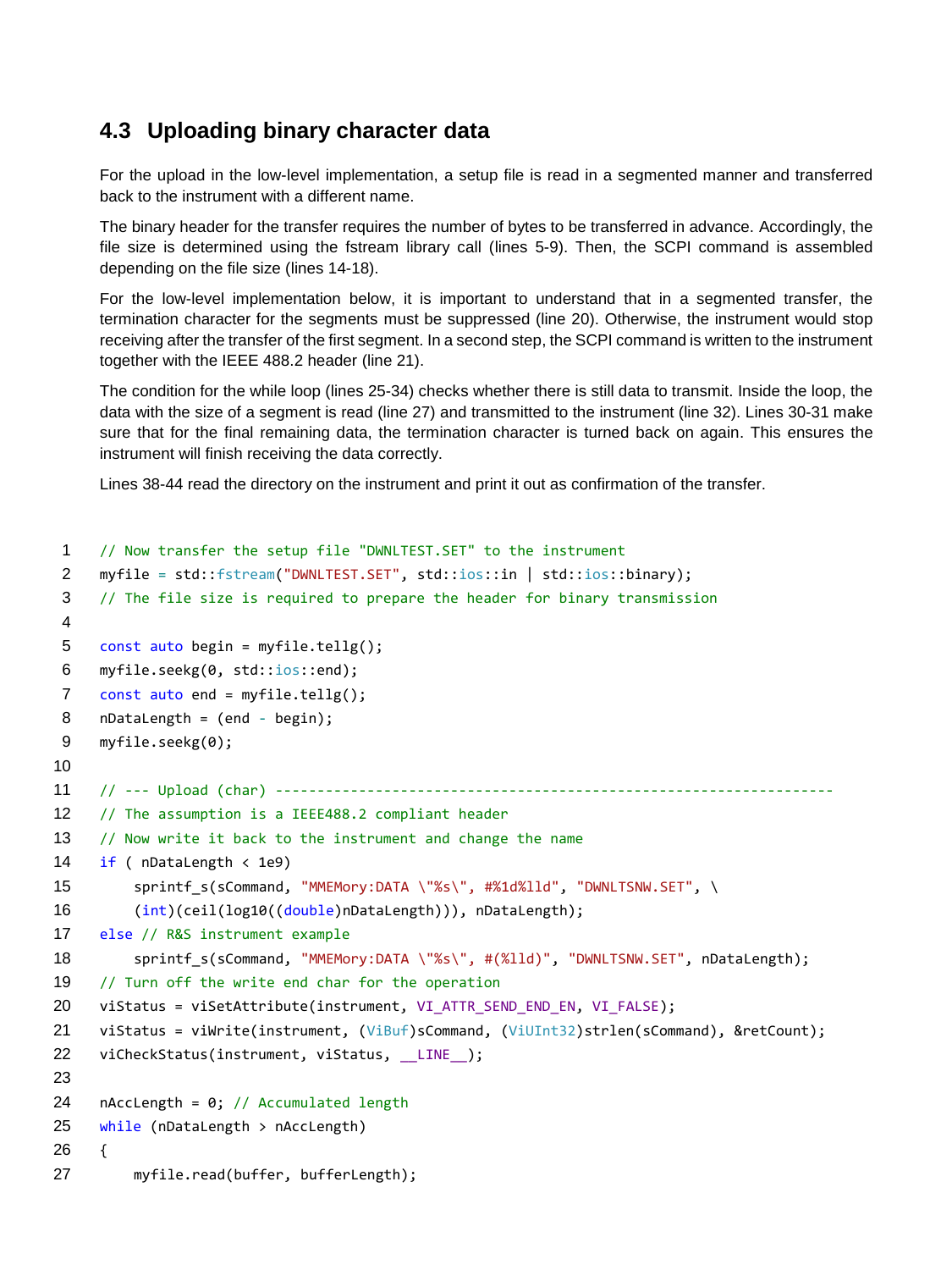```
28 nActRead = myfile.gcount();
29 // Turn on the write end char for the last
30 if ( nDataLength <= nAccLength + nActRead)
31 viStatus = viSetAttribute(instrument, VI_ATTR_SEND_END_EN, VI_TRUE);
32 viStatus = viWrite(instrument, (ViBuf)buffer, nActRead, &retCount); line = LINE ;
33 nAccLength += nActRead;
34 }
35 viCheckStatus(instrument, viStatus, line);
36 myfile.close();
37
38 sprintf s(sCommand, "MMEMory:CATalog?");
39 viStatus = viWrite(instrument, (ViBuf)sCommand, (ViUInt32)strlen(sCommand), &retCount); 
40 viCheckStatus(instrument, viStatus, LINE );
41 viStatus = viRead(instrument, (ViBuf)buffer, bufferLength, &retCount);
42 viCheckStatus(instrument, viStatus, LINE );
43 *(buffer + retCount) = '\0';44 printf("DIR :: %s\n", buffer);
```
For the high-level Python implementation, this operation is even more straightforward. After reading in the local version of the setup file, the buffer inData is sent together with the command (line 3). Then, the directory content is read out.

The datatype parameter is set to unsigned binary.

```
1 with open('DWNLTEST.SET', 'rb') as f:
2 inData = f.read()
3 instrument.write_binary_values('MMEMory:DATA "DWNLTSNW.SET",', inData, datatype='B')
4
5 out = instrument.query('MMEMory:CATalog?')
6 print(out)
```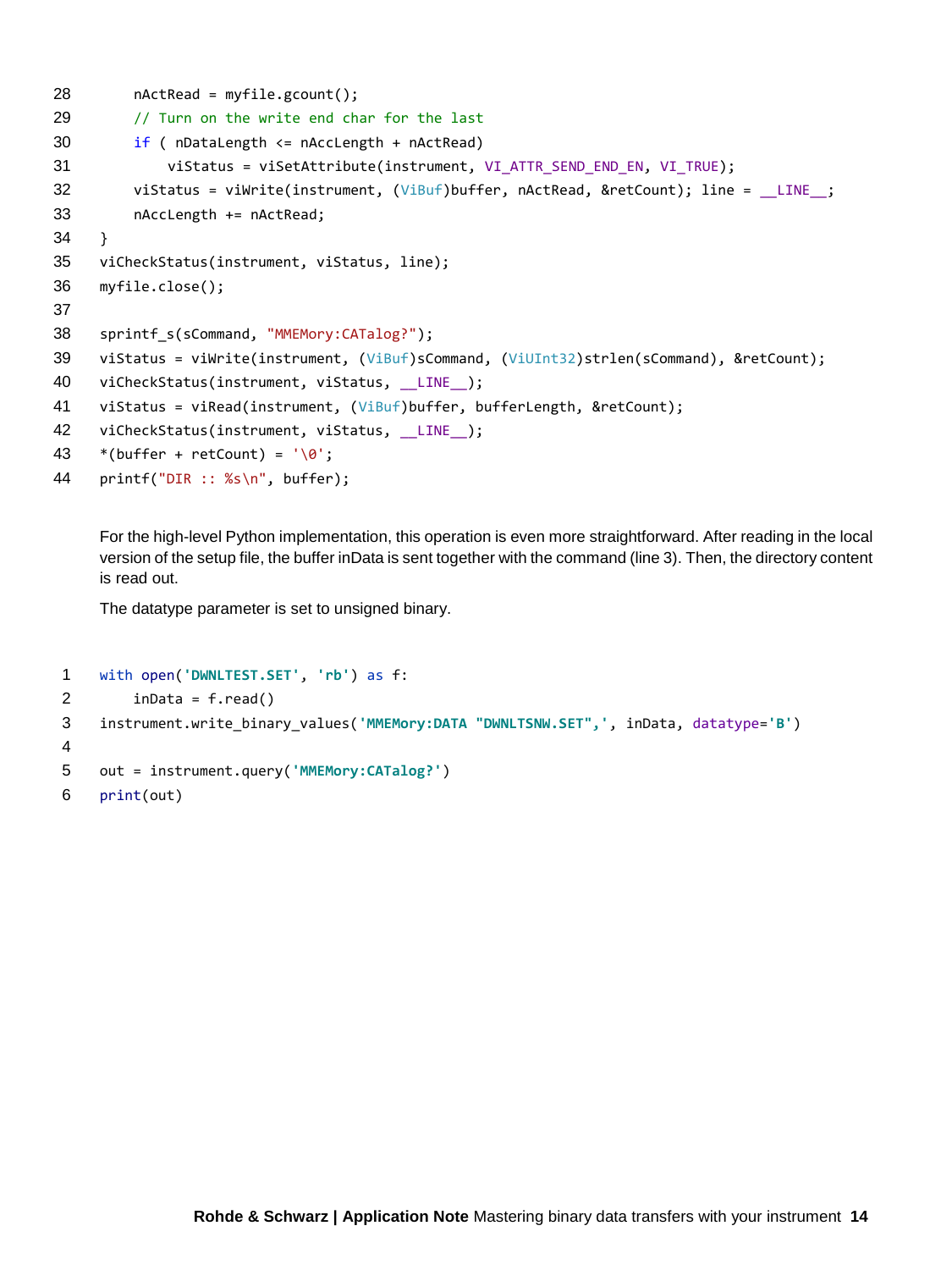The result of the binary upload can be verified by loading the save set.

#### <span id="page-14-0"></span>**4.4 Downloading binary float data**

Transfer of structured binary data such as float or int16 works similar to the described solutions. However, three additional things are required: the data format, the endianness and the mapping to a data structure. All three additions are demonstrated in the following two chapters.

For the download in the low-level implementation, the preparation for the transfer starts with the setting of the data format (lines 1-3). It is a 4-byte float in this example. In the next step, the endianness is determined. Although it is most likely little-endian, older instruments may possibly use big-endian. Some instruments have a SCPI command for reading this out (lines 5-10), but other instruments may require this detail to be looked up in the manual. Finally, it is stored in a boolean variable (line 11).

Lines 12-29 show an alternative method for dealing with the Visa layer timeout for an operation (RUNSingle) that exceeds this limit. Raising the timeout may not be practical since the time to complete the operation depends on the record length and this is undetermined. Instead of trying to adjust the Visa timeout, the operation complete bit (OPC) in the event status register (ESR) is indicated as the fifth bit in the status byte (STB), which is polled (lines 17-20). Once the bit is set in the STB, the ESR is read and it is checked whether the operation complete bit is set (lines 21-29).

This implementation works without any timing limitations and is thus suitable for any processing time.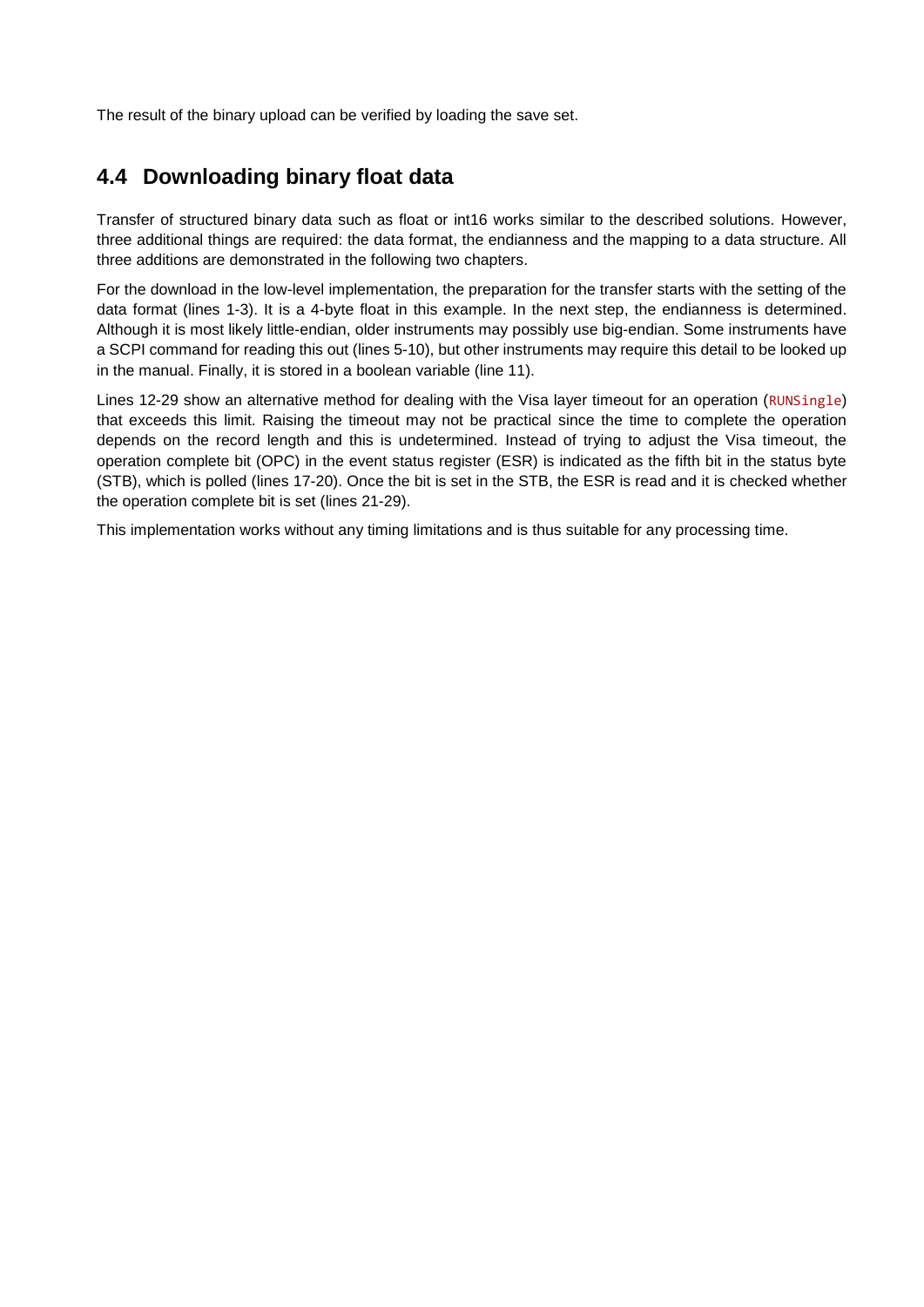```
1 sprintf s(sCommand, "FORMat:DATA REAL,32");
2 viStatus = viWrite(instrument, (ViBuf)sCommand, (ViUInt32)strlen(sCommand), &retCount);
3 viCheckStatus(instrument, viStatus, LINE );
4
5 sprintf_s(sCommand, "FORMat:BORDer?");
6 viStatus = viWrite(instrument, (ViBuf)sCommand, (ViUInt32)strlen(sCommand), &retCount);
7 viCheckStatus(instrument, viStatus, LINE );
8 viStatus = viRead(instrument, (ViBuf)buffer, bufferLength, &retCount);
9 viCheckStatus(instrument, viStatus, LINE );
10 *(buffer + retCount) = '\0; // Add termination char for str processing
11 bigEndian = (std::string(buffer) == "MSBF\n");12 sprintf s(sCommand, "*ESE 255; *CLS"); // Enable ESTR indication in STB and clear both
13 viStatus = viWrite(instrument, (ViBuf)sCommand, (ViUInt32)strlen(sCommand), &retCount);
14 sprintf_s(sCommand, "RUNSingle; *OPC"); // Note: *OPC (!) to set bit one in ESR
15 viStatus = viWrite(instrument, (ViBuf)sCommand, (ViUInt32)strlen(sCommand), &retCount);
16 statusByte = 0;
17 while (!(statusByte & (1 << 5))) // Poll the STB and check for the fifth bit in STB
18 {
19 viStatus = viReadSTB(instrument, &statusByte);
20 }
21 sprintf s(sCommand, "*ESR?"); // Read the EventStatusRegister for OPerationComplete
22 viStatus = viWrite(instrument, (ViBuf)sCommand, (ViUInt32)strlen(sCommand), &retCount);
23 viCheckStatus(instrument, viStatus, LINE );
24 viStatus = viRead(instrument, (ViBuf)buffer, bufferLength, &retCount);
25 viCheckStatus(instrument, viStatus, __LINE__);
26 if (!*buffer & 1) // Only the first ESR bit shows OPC!
27 {
28 printf("error %x\n", *buffer);
29 }
```
Once the format parameter is set and the endianness is determined, binary header processing is the same as described in chapter [4.2.](#page-9-1) In other words, once the header is processed, the data download can start.

A robust implementation is still required for the byte swap, but it can be found [on the internet.](https://mklimenko.github.io/english/2018/08/22/robust-endian-swap/) It uses C++ function templates, standard arrays and the built-in reverse\_copy() function. The nice part is that it is independent of the input data type (uint16, uint32, uint64, float or double).

```
1 template <typename T>
2 void swapEndian(T &val) {
3 union U {
4 T val;
5 std::array<std::uint8_t, sizeof(T)> raw;
6 } src, dst;
7
8 \quad \text{src.val} = \text{val};9 std::reverse_copy(src.raw.begin(), src.raw.end(), dst.raw.begin());
```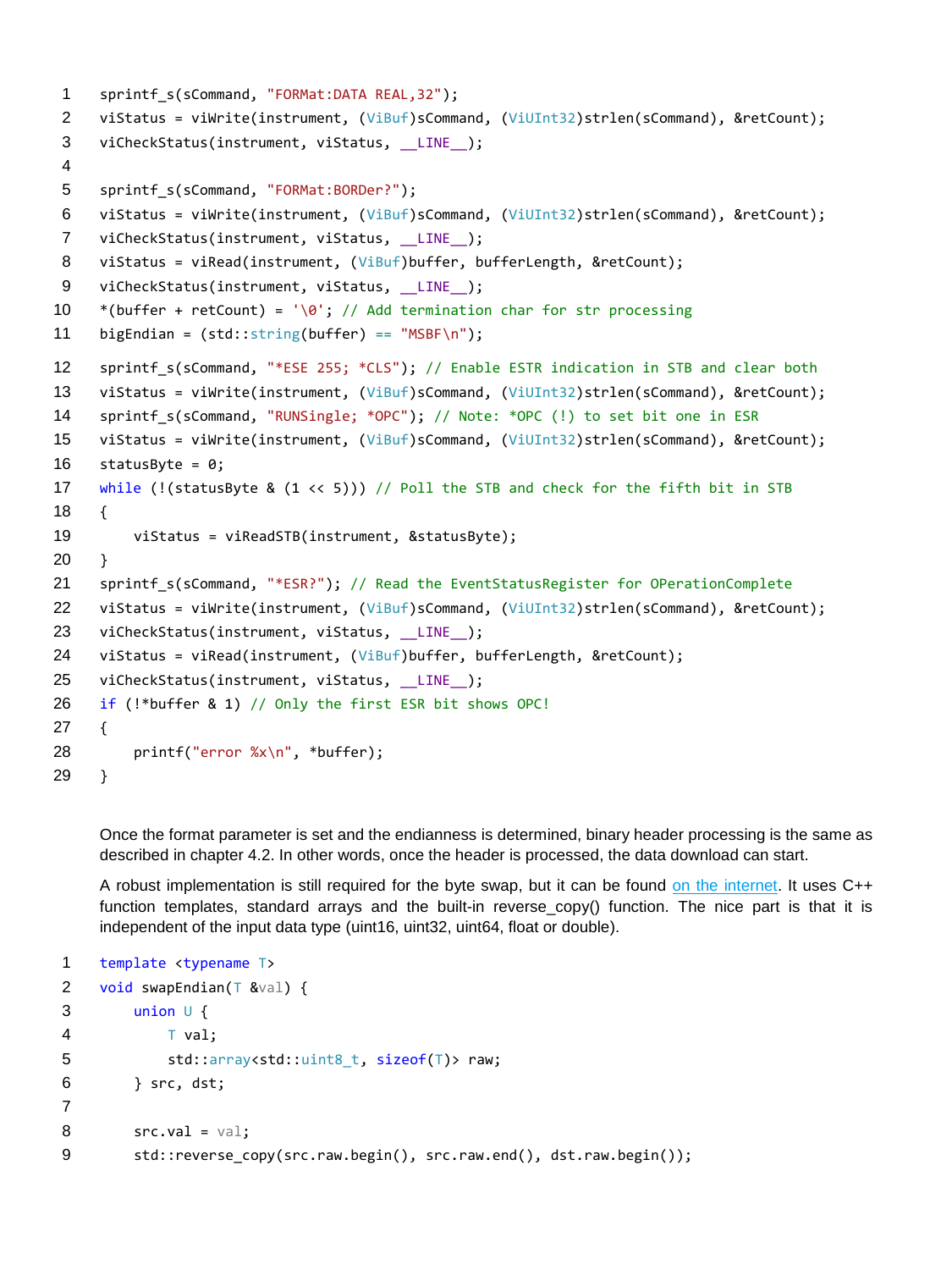```
10 val = dst.val;
```
11 }

For the download functionality, the loop does not use the length of the binary data since in the IEEE 488 compliance header format, the data length indicator is missing for downloads ≥ 1 GB. If it is available, it is used to compared the announced data length with the transferred data length (line 25).

Since the length may be unknown, there is no way to allocate the buffer in advance. Thus, each single transfer is appended (after a potential byte swap) to the previously downloaded data. To make this convenient, the C++ 11 vector is used (line 1). For developers who are C purists, a linked list holding a buffer may be a better choice here.

The loop works similar to the loop described in chapter [4.2.](#page-9-1) The differences are in the removal of the term character (lines 8-10) before the data is converted from big to little endian (lines 12-20). The conversion is handled in a loop (lines 13-17) going to the character array with the step size equal to the data.

In the loop, the buffer data is cast to the correct data format – in this case, float (line 17) – and passed as a reference to the swap function.

When the transferred data buffer is byte-swapped, it is appended to the result vector end (lines 21-22) and the accumulated data is updated (line 23).

```
1 std::vector<float> datav;
2
3 nAccLength = 0; // Accumulated length
4 retCount = bufferLength;
5 while (viStatus == VI_SUCCESS_MAX_CNT) // END indicator was not received
6 {
7 viStatus = viRead(instrument, (ViBuf)buffer, bufferLength, &retCount);
8 // EOI reached, should not be included in the conversion
9 if (viStatus == VI SUCCESS &8.4 *(buffer + retCount - 1) == viTermChar)
10 retCount--;
11 if (bigEndian)
12 {
13 for ( bufferPtr = buffer;
14 (bufferPtr - buffer) < retCount;
15 bufferPtr = bufferPtr + sizeof(data\[0])16 )
17 \{18 swapEndian(reinterpret_cast<float &>(bufferPtr));
19 }
20 }
21 datav.insert(datav.end(), (float *)buffer, \
22 ((float *)buffer) + (retCount / sizeof(datav[0])));
23 nAccLength += retCount;
24 }
25 if (nDataLength != 0 && nAccLength != nDataLength)
```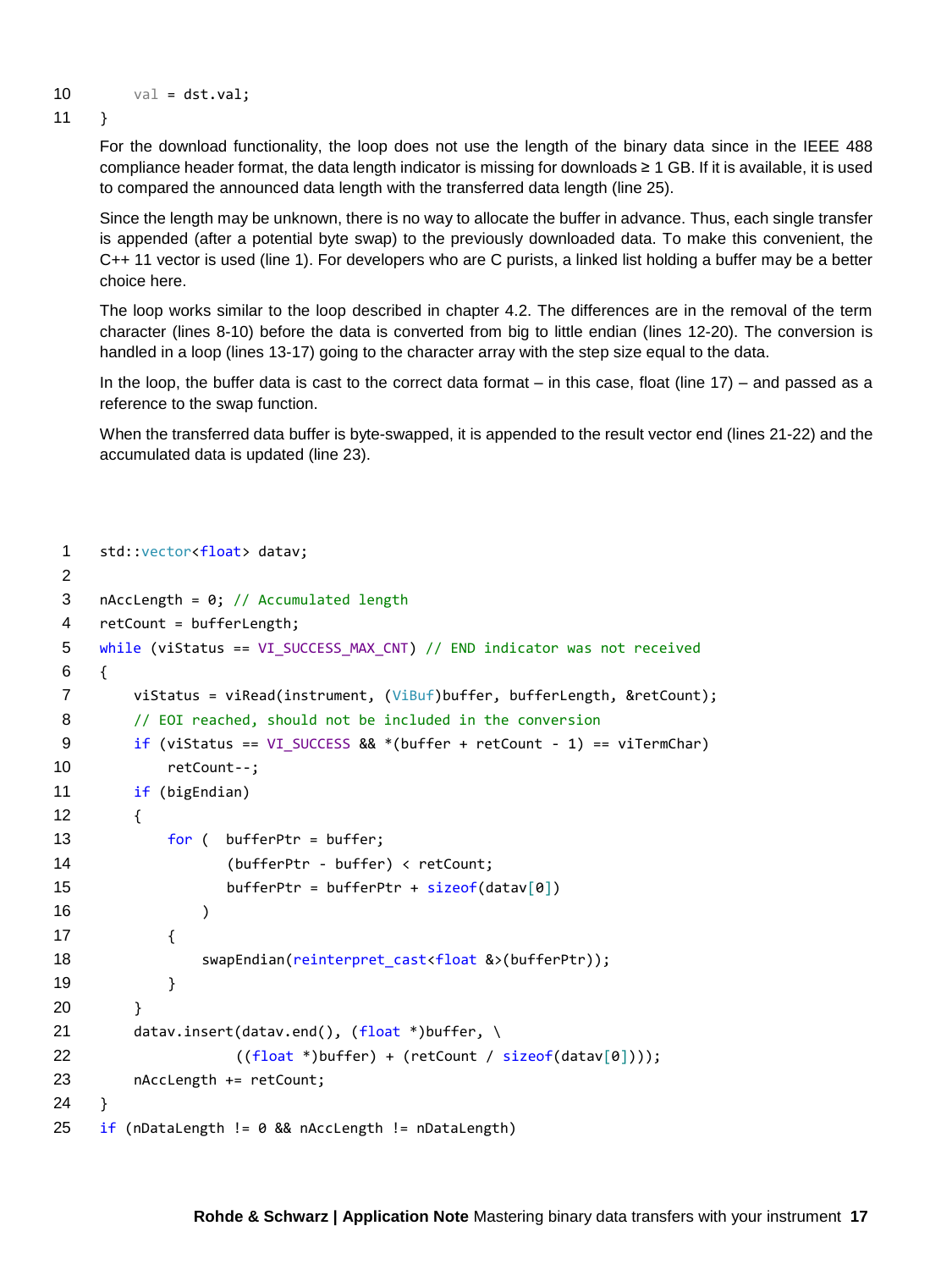- 26 printf("error mismatch in download length\nData length ::\t%016lld,\naccumulated length
- 27 ::\t%016d\n", nDataLength, nAccLength);
- 28 viCheckStatus(instrument, viStatus, LINE );
- 29 viStatus = viSetAttribute(instrument, VI\_ATTR\_TMO\_VALUE, viTimeout);

For the high-level Python implementation, this operation is much easier thanks to pyvisa. Before the data is queried, the format is set to a 32-bit IEEE 754 float format (line 1). The endianness is queried from the instrument (lines 2-5).

Similar to the C++ example, the status byte is polled in order to avoid a Visa timeout after the **RUNSingle** operation (lines 6-11).

Then, the data is queried again with two new parameters (line 8). One is the endianness 'is\_big\_endian' and the other is the mapping container 'container=np.array'. The result yields a numpy array with floats that can be used to directly display the transferred waveform (line 8).

```
1 instrument.write('FORMat:DATA REAL,32')
2 if instrument.query('FORMat:BORDer?') == 'MSBF\n':
3 endianess = True
4 else:
5 endianess = False
6 instrument.write('*ESE 255; *CLS') # Clear the status bytes
7 instrument.write('RUNSingle; *OPC')
8 esrInSTB = instrument.read stb()9 while ( not (esrInSTB \& (1<<5))):
10 esrInSTB = instrument.read stb()
11 esr = instrument.query('*ESR?')
12 ooo = instrument.query_binary_values('CHANnel1:DATA?', datatype='f', container=np.array, 
13 is big endian=endianess)
```

```
14 plt.plot(ooo)
```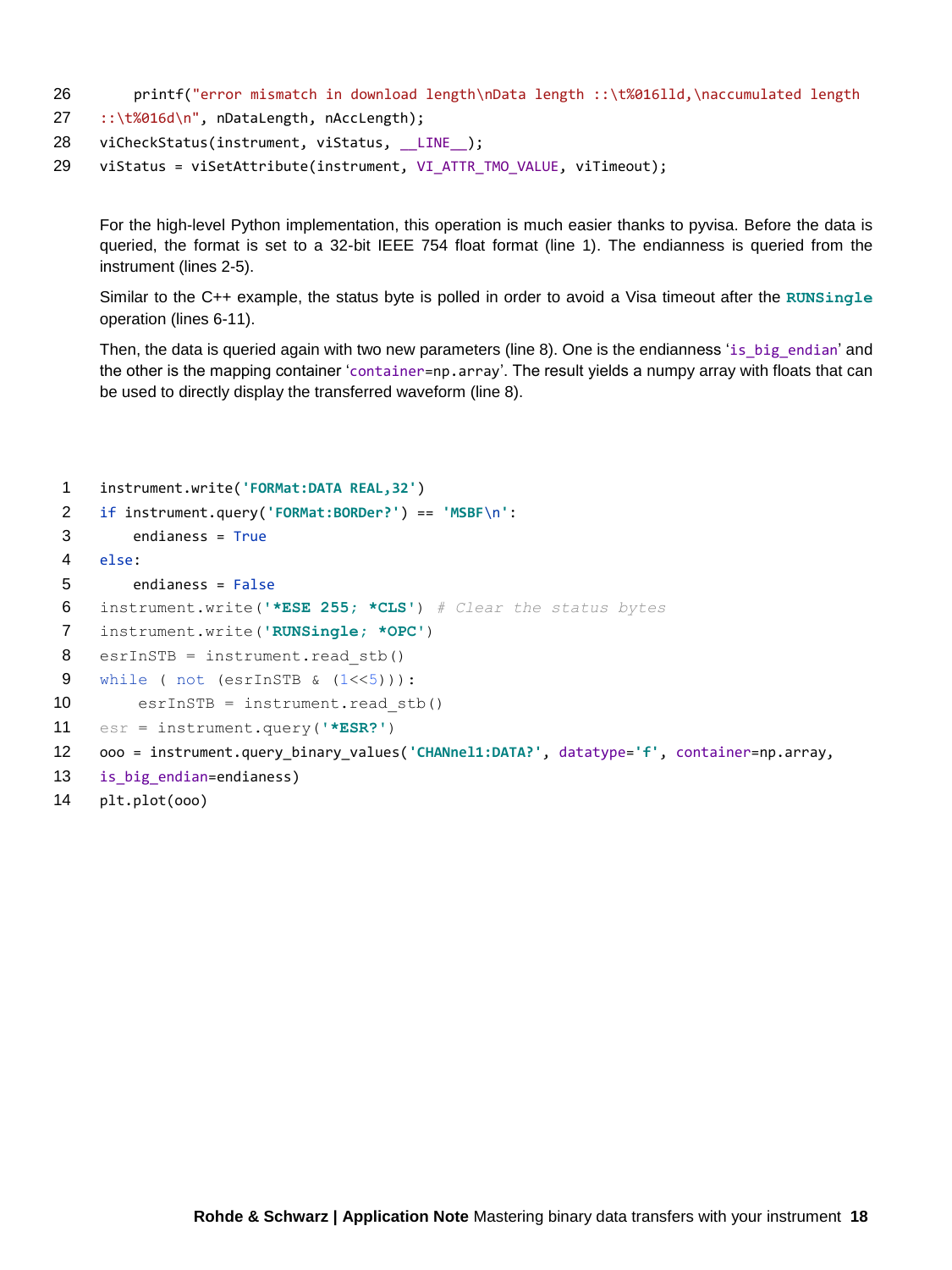

#### Figure 1 -- Captured waveform

The same waveform is captured with a screenshot that was downloaded as described in chapter [4.2.](#page-9-1)



Figure 2 -- Captured waveform as a screenshot

If it is necessary to run the Python script with a segmented transfer, the pyvisa package provides the read\_raw() and write\_raw() functions. The Python code should implement these functions similar to how the C code uses viRead() and viWrite().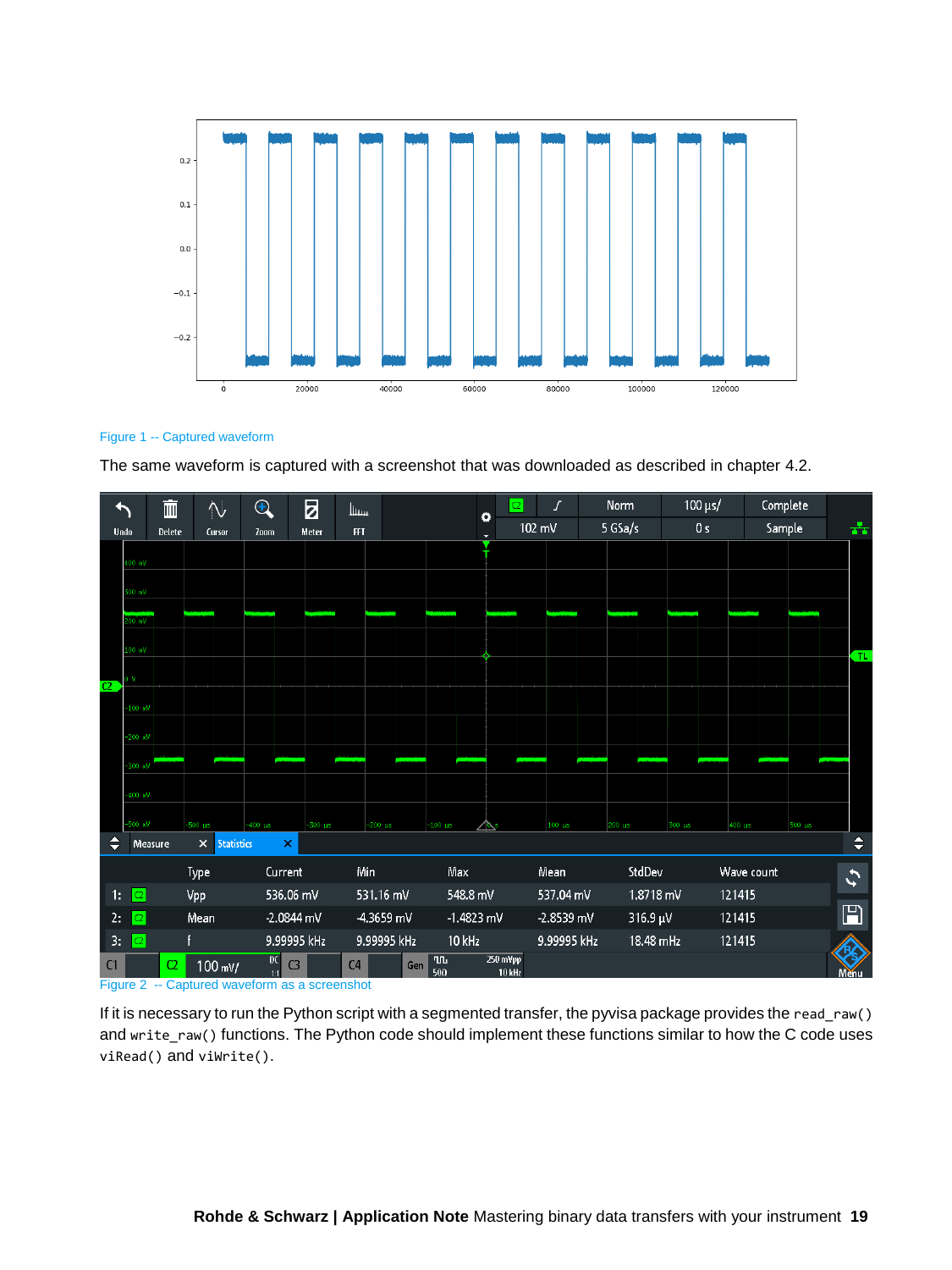#### **4.5 Uploading binary float data**

<span id="page-19-0"></span>The binary upload is not very different. For the C implementation of the binary character upload, the header format is already part of the SCPI format. The swap function that must be added in the loop is symmetrical, i.e. it operates both ways. Thus, any header format can be implemented.

For the high-level implementation, no change is required. The function definition is shown below. Setting the parameter header fmt to none, the header can be part of the message string. The data type and endianness can be configured as needed.

```
1 def write_binary_values(
2 self,
3 message: str,
4 values: Sequence[Any],
5 datatype: util.BINARY_DATATYPES = "f",
6 is_big_endian: bool = False,
7 termination: Optional[str] = None,
8 encoding: Optional[str] = None,
9 header_fmt: util.BINARY_HEADERS = "ieee",
10 ):
```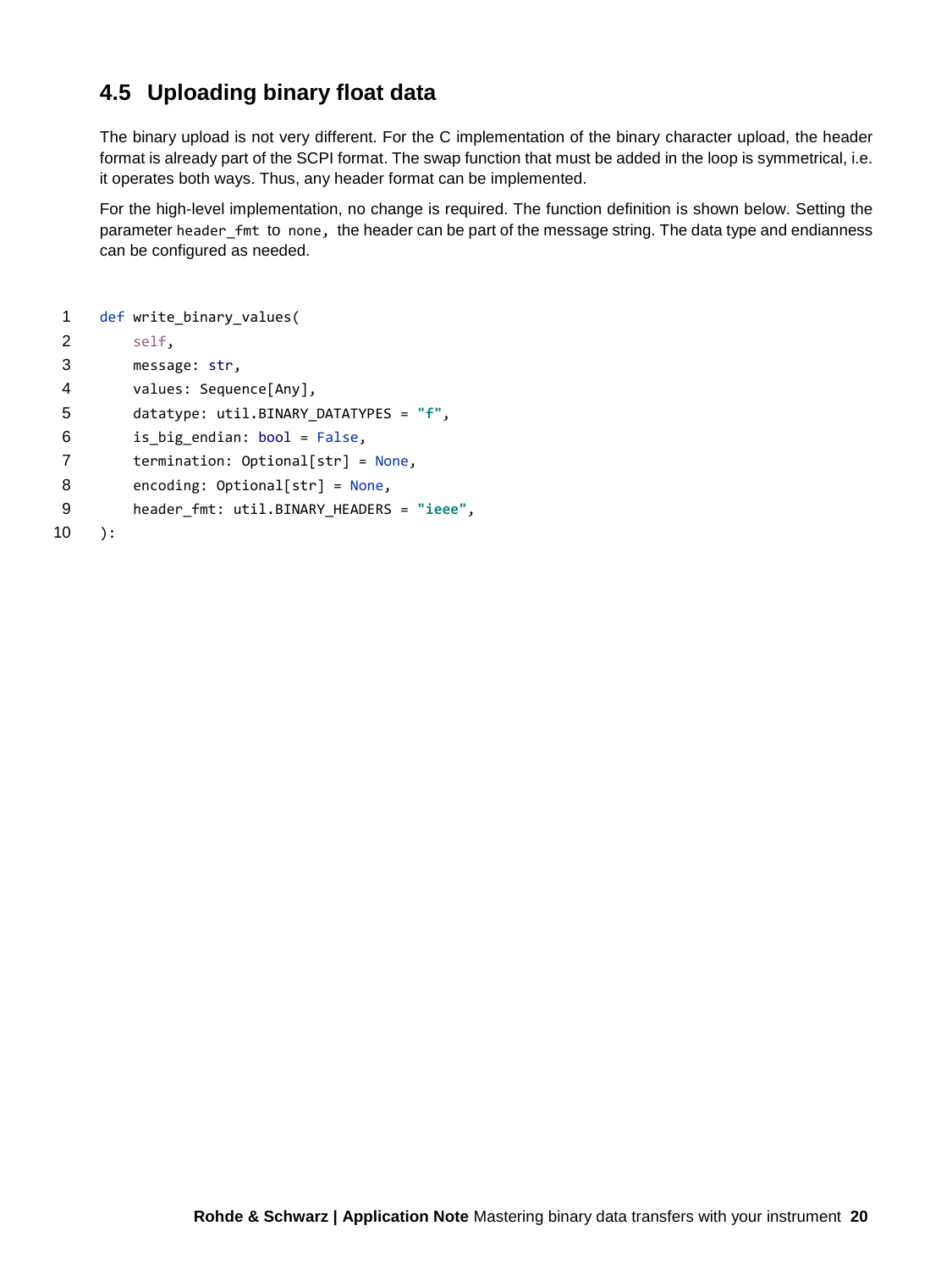## **5 Summary**

<span id="page-20-0"></span>Binary transfer of data to and from an instrument is an important part of remote control. Although it can be confusing for unexperienced users, this task can be simplified and a robust implementation can be obtained by paying attention to the relevant configuration parameters.

The customer's choice of programming environment (high-level or low-level) should not represent an obstacle of any sort. Custom changes to the protocol can be added to both the low-level and the high-level implementation. The techniques that were demonstrated are directly usable in customer applications. It should also be a simple matter to convert the examples to other programming languages like MATLAB<sup>®</sup> and C#.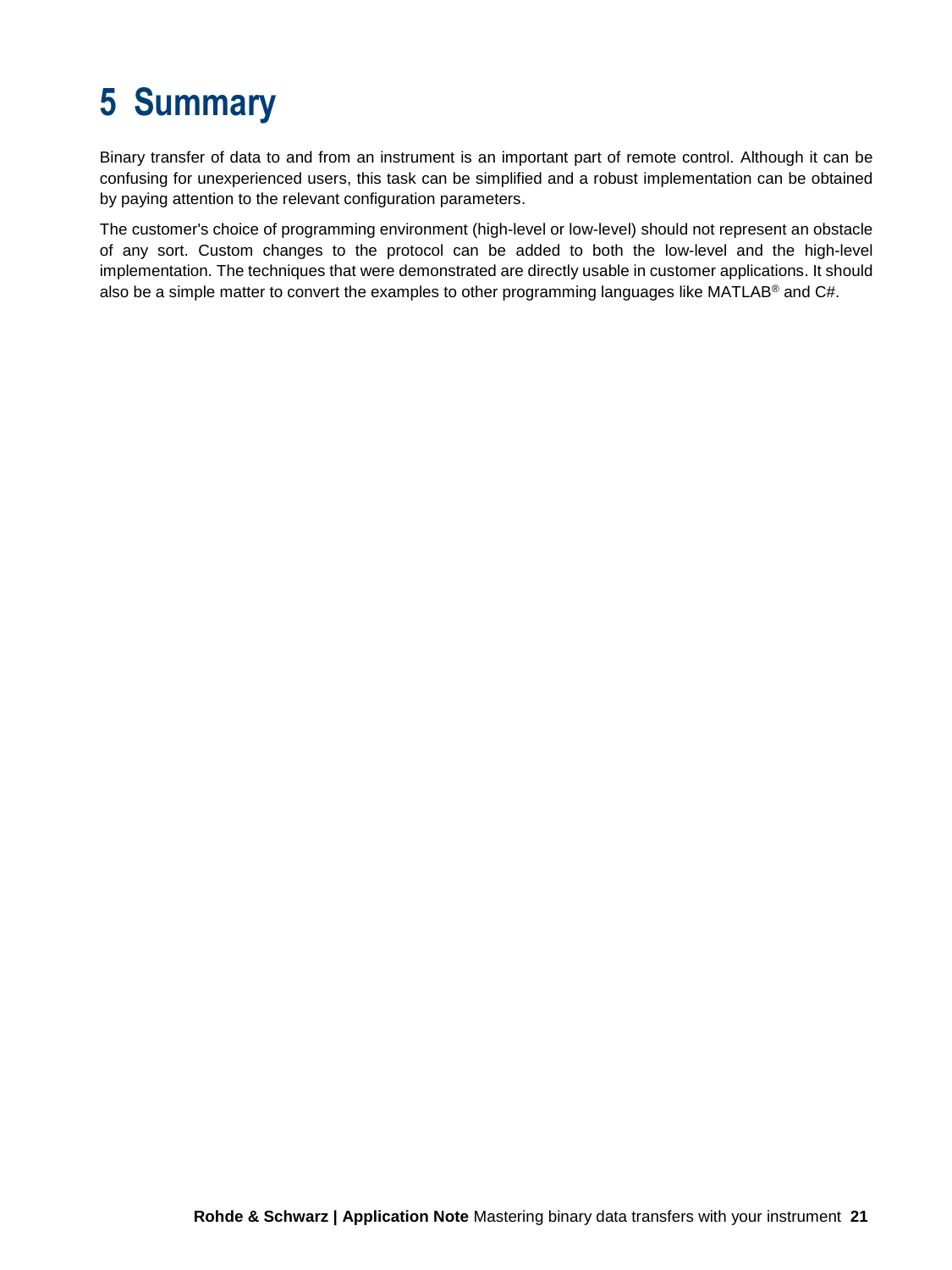### <span id="page-21-0"></span>**6 Literature**

1. *High-Speed LAN Instrument Protocol (HiSLIP).* **Santa Rosa, CA 95402 : IVI Foundation, 2011. IVI-6.1.**

**2. Committee, Microprocessor Standards.** *IEEE Standard for Floating-Point Arithmetic.* **New York : IEEE Computer Society, 2019.**

**3.** *Standard digital interface for programmable instrumentation – Part 2: Codes, formats, protocols and common commands.* **Geneva : IEC, 2004.**